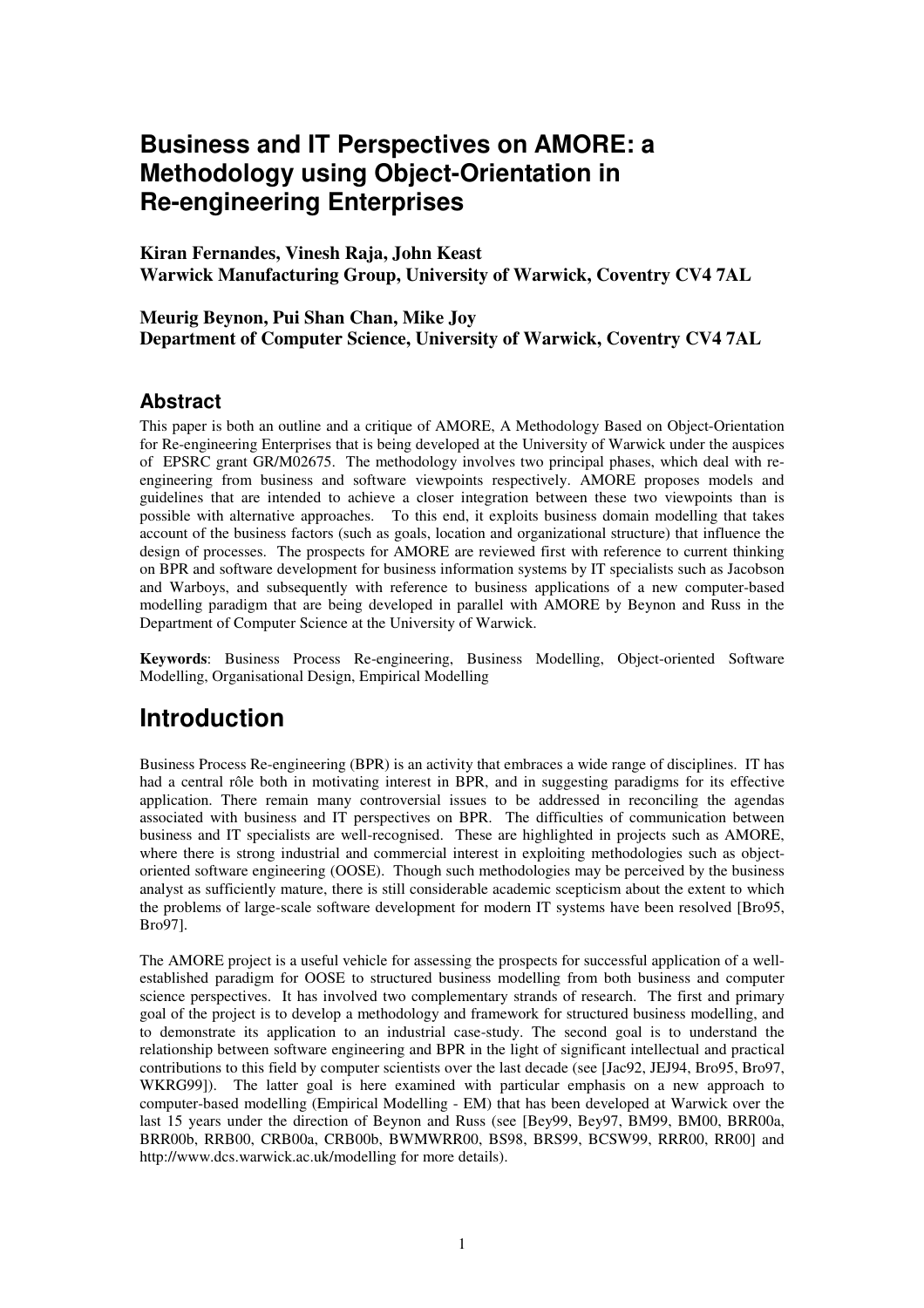This paper is in three principal sections, reflecting the complementary contributions of the two groups of authors, and respectively representing a business and a computer science perspective on the AMORE project. Section 1 describes the current status of our research on developing and applying a methodology for object-oriented re-engineering. Sections 2 and 3 describe progress towards understanding the AMORE agenda from a standpoint that is more closely linked to computer science and to EM.

# **1. AMORE from a Business Perspective**

Today's business world is facing a plethora of managerial and technological changes beyond the capacity of any company to control and absorb them. Customer satisfaction, development of new products, and the introduction of new technologies are some well-known driving forces, but frequent modifications are making them unpredictable. To succeed in this competitive environment, it has been established that companies should employ Business Process Re-engineering (BPR) as a means to change their business processes and radically improve their business. Although there are a number of successful industrial cases to support this proposition, at present it is still used mainly in large companies. Small to medium sized companies may consider it as a risky and expensive activity. Information Technology (IT) is widely regarded as an enabler in most BPR initiatives, and the effectiveness of the IT infrastructure should be closely monitored. In addition, it should be flexible enough to incorporate legacy systems without large cost implications and to allow graceful evolution as part of an ongoing continuous improvement programme.

Within this overall context, this section discusses a methodology for structured business process modelling and analysis using Object Technology. The aim of the methodology is to support rapid business process change and re-engineering incorporating legacy systems. The framework for AMORE has been informed by a comprehensive review of the BPR literature [MKJ98], and is representative of current thinking on BPR from a business-oriented viewpoint. As will be explored in sections 1 and 2, this thinking is in tension with ideas developed about BPR from an IT perspective in some important respects, and is for the most part quite radically different from that suggested by an Empirical Modelling approach.

## **1.1 Motivation and Background for AMORE**

An increasing number of companies are adopting the concepts and principles of BPR. This aims to radically alter many outdated procedures, to reduce costs, and to improve the companies' competitiveness. IT plays an important facilitating role but should not be regarded as the only key to achieving the expected results.

The keen interest in BPR can be attributed to the fact that most leading companies are likely to subscribe to one of the most popular and valuable management dogmas: to stay close to their customers. Recent literature shows that most well-managed and established companies are consistently ahead of their industrial rivals [Cer94]. Although BPR constitutes a well-known managerial approach for increasing business competitiveness, its diffusion is still slow and it mainly concerns large companies. This can be partly explained by poor attempts to gain a complete understanding of the business processes concerned and the subsequent deployment of inappropriate IT support. Researchers studying problems in the implementation of BPR [Jam96a] have pointed out that as many as 50% to 70% of projects have failed to achieve the dramatic results at which they aimed. The key to a successful BPR implementation is to strive to attain a better understanding of the underlying business process through a systematic approach so that a smooth transition from a business view into an Information System (IS) domain can be achieved.

Despite the need for a tight coupling between the BPR practice and the IT perspectives, co-ordinated actions involving BPR and IT practitioners are still rare. This is largely due to a sort of conceptual gap dividing the "world" of IT design and the "world" of BPR techniques. This gap is apparent not only in the frequent poor understanding of the business process view by IT experts, but also in the difficulties that BPR experts face when they try to systematically uncover the business process from the existing software system. In short, one can say that there is an inherent difficulty in transferring knowledge [FRM00] between people designing information systems required for a BPR implementation and their customer (viz., the company undergoing the BPR exercise), due to problems such as the difference in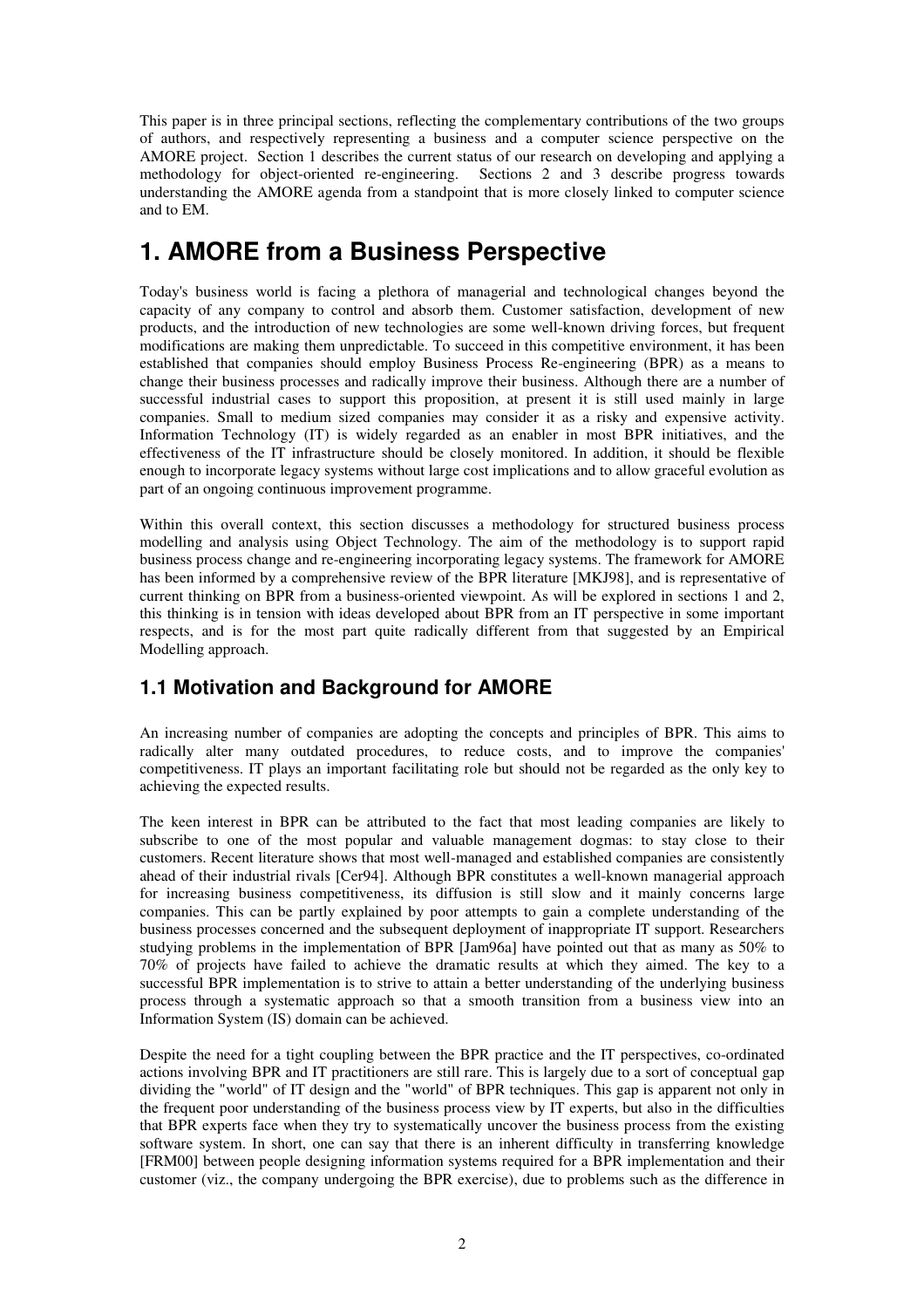cultures, languages and problem perception. This distinction accounts for problems in modelling new processes and in controlling their implementation lead-time, costs, quality and completeness.

We argue that any methodology aimed at addressing these problems in order to reduce failure rates of BPR projects must take the organisational, managerial and technological factors into consideration. Our methodology, based on the concepts of object technology, originates from the AMORE project. The AMORE project aims to deliver a methodology which uses distributed computing and componentbased development (CBD) to drive and support a flexible IT infrastructure for use in large and medium sized organisations. This will enable software systems and business processes to evolve rapidly, enabling congruence between organisational changes and business focuses. In satisfying this goal, the following objectives are identified:

- the creation of a methodology for structured business process modelling and analysis using object technology to support re-engineering, rapid business process change and the adoption of legacy systems.
- the proposal of a framework, based on the methodology for the integrated use of distributed systems, to support rapid evolution of re-engineered processes.

### **1.2 The Conceptual Approach**

A successful implementation of a structured business model requires a comprehensive set of tools for formal representation and thus enabling analysis, a method for embedding organisational and managerial aspects concerning strategic orientation and more importantly, the involvement of customers. Communications between the modellers, designers and the users are essential in reaching a platform of common understanding from which to resolve ambiguous or contentious issues.

Process modelling is the first step in formalising processes [UF96a, UF96b] and in creating a foundation to build on. In this paper, the term 'process' is defined as follows: "A process uses a defined input to produce a defined output and it consists of tasks which are performed by the organisational units. The information that is needed for the execution of a task is stated either explicitly or implicitly." A process is composed of a set of tasks, together with the relationships between these tasks that define their possible orders of execution.

Process modelling by itself is not sufficient to define the whole business domain. Research has concentrated on representing processes by means of a structural architecture. Flow Diagrams, Activity Diagrams, IDEF diagrams are being used to represent processes and the relationships between them. A lot of work has also been done in the area of process translation. Projects such as PIF (Process Interchange Format) [LGJMTY97] and PSL (Process Specification Language) [Psl00] are designed to support the exchange of process descriptions among different process representations. Our belief is that any particular process description format is unlikely to suit the needs of all applications completely.

Software models are primarily used for performing static (Use Case Models) and dynamic process analysis (Process Interaction Models). The objective of software modelling is to represent parts of the real world and its behaviour. Since software models are based on business models, business and software modelling activities are tightly connected. The effective integration of software models with business models is a central objective in BPR; there is always a danger of building software models that do not reflect the real business conditions. This is mainly due to the conceptual differences between business strategies, the real processes, and the software systems that support them. Furthermore, it would be difficult to completely embed all the business knowledge into a software model because there are technological constraints [FRA00a].

Generic models are often used to describe the structure and the behaviour of a process unambiguously [CK092]. They refer to characteristics at a high level of abstraction that are common to companies having approximately the same size and operating in the same industry. Generic models provide building blocks that are efficient and easy to use but are inappropriate for detailed modelling. In order to meet the effectiveness requirements, more detailed models have to be made available and this may subsequently incur higher costs.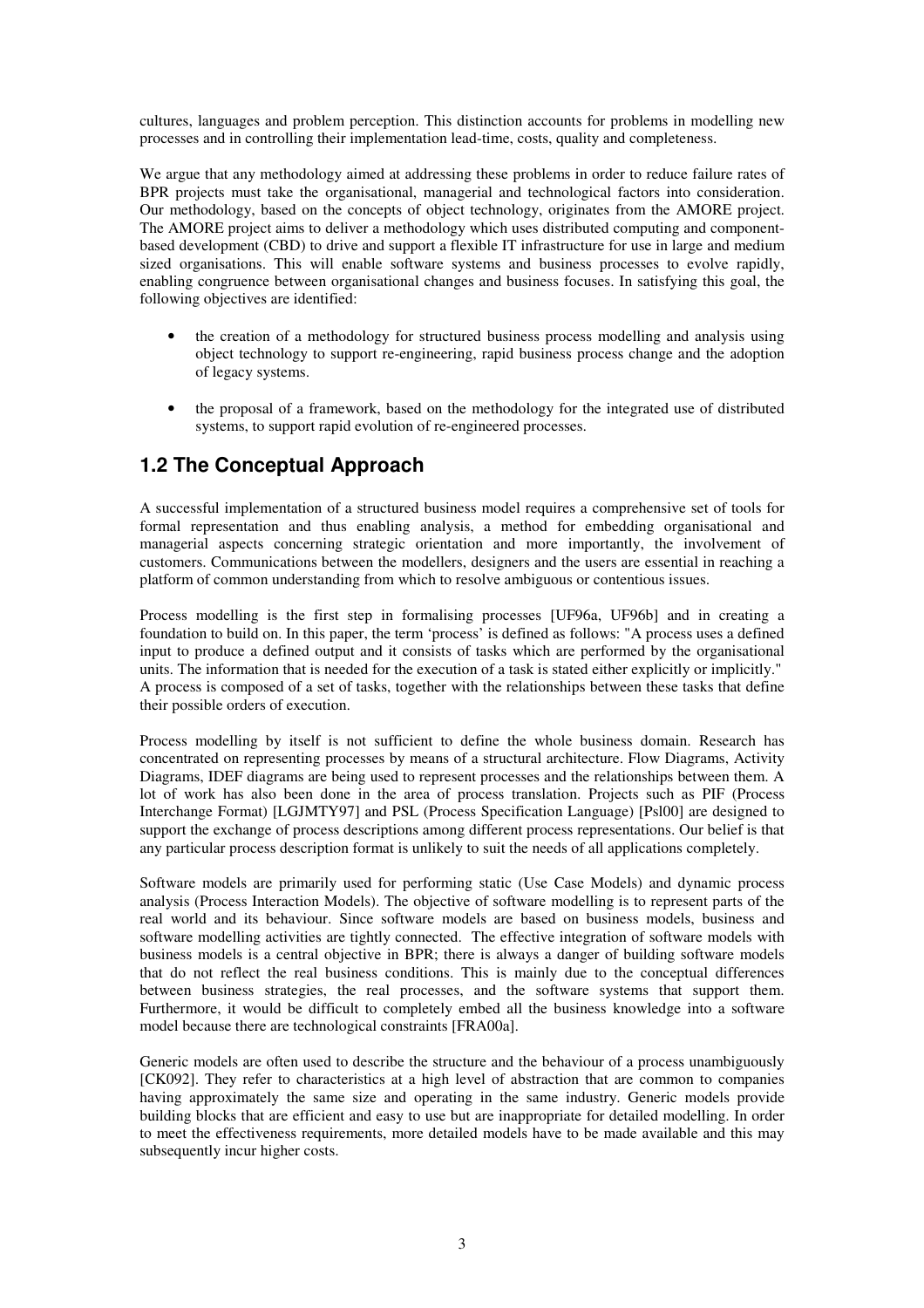One approach to detailed modelling which is directed towards defining basic processes characterising different industries, is given by ARIS (ARchitecture of Integrated Information System) [Sch92]. The focus of ARIS is on the integration of processes by using event-controlled chains. In this architecture, processes are the basic units of analysis and can be tailored to different kinds of companies. Depending on the pursued objectives, ARIS allows the users to define various perspectives without losing the global view of a process. The system focuses on the analysis and modelling of business processes as well as on methods for describing the complexity of a corporate IS environment. In this stream, PROMAX [KR96] offers a more comprehensive set of functional and representational requirements, considering both production and administrative environments.

Another approach [Ner92] takes a different stance and its focus is on objects. The process is defined by the continuous interaction among these objects. This is a bottom-up approach, based on elements constituting the problem space, as opposed to the top-down definition of building blocks. It is flexible in managing highly volatile requirements and continuous paradigm shifts [Ner92], but it may have some limitations when trying to keep systems consistent.

Some researchers have concentrated on defining objects involved in the modelling [GF94]. Their aim is to provide a shared terminology that enterprises can use to define objects, the knowledge they contain and their mutual relationships. The researchers tried to define the meaning of each term in as precise and unambiguous manner as possible. For example, the TOVE (Toronto Virtual Enterprise) [GF94] semantic is implemented in a set of axioms that, by means of knowledge-based simulation, automatically deduces the answer to many common sense questions about the enterprise and defines a set of symbols for depicting terms, or the concepts constructed from terms, in a graphical context. This ensures a consistent representation of relations among entities, and facilitates better communication, coordination, and optimisation of enterprise decisions and processes to achieve higher levels of productivity, flexibility and quality.

An approach that combines both process and object ingredients, is proposed by Jacobson [JEJ94]. It is called Object-oriented Business Engineering and is based on use cases. This approach utilises an external and internal model of business. The former is object-oriented and describes the company and its external environment (e.g. processes that satisfy customer's needs), whereas the latter describes business processes, different tasks (internal processes) they consist of, and the various types of resources that they exploit or produce. The processes are modelled through use cases, whereas the environment is modelled through actors. A use case is a sequence of transactions in a system whose purpose is to yield a result of measurable value. The use case model shows how the external environment interacts with the business, that is, how actors communicate with use cases within the business.

Although each of these approaches attempts to integrate different viewpoints and to support the reuse of components, they do not clearly distinguish between business modelling and software modelling and the constraints they impose. This may increase the risk of low adherence of the final models to the represented processes.

## **1.3 An Introduction to AMORE**

Structured modelling tools such as ARIS and PROMAX which integrate business modelling and system design can provide substantial support for IS development. In general, these tools aim to provide an integrated "abstraction-to-reality" solution for business systems development. Historically, these tools have not lived up to expectations, partly for the following reasons:

- 1. They do not adequately address business requirements prior to the system design.<br>2. They do not consider the details of transforming business requirements to system
- 2. They do not consider the details of transforming business requirements to system components.<br>3. They provide no traceability between business requirements and system components.
- They provide no traceability between business requirements and system components.
- 4. They lack an enterprise-wide understanding of and perspective on what they are attempting to automate.
- 5. In the case of older tools, they generate code for outdated technology and are clumsy to use.

The "abstraction-to-reality" strategy is not currently implemented in any single toolset. AMORE, the methodology introduced in this paper, is aimed at realising the idea of "abstraction-to-reality". The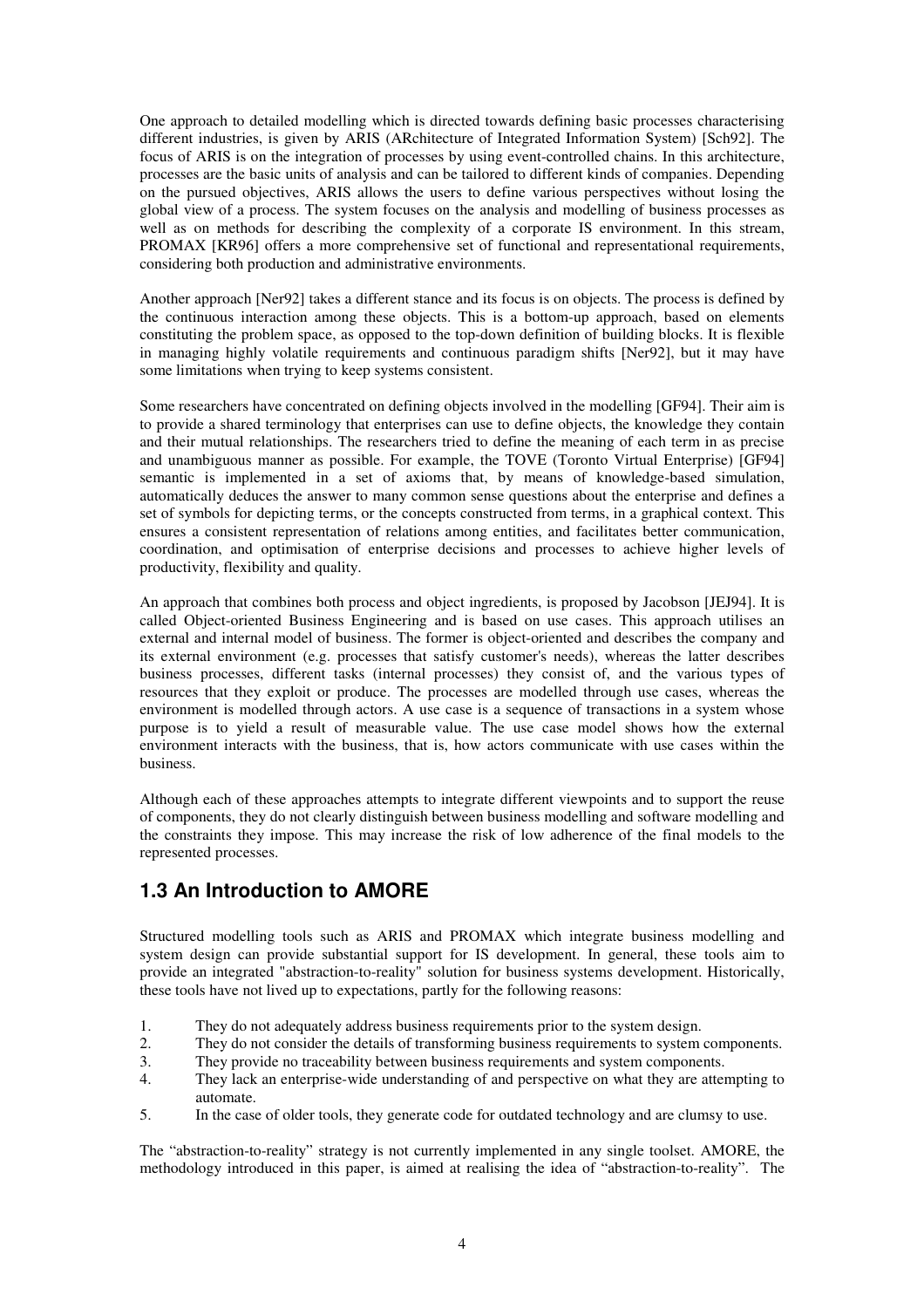outline of AMORE that follows comprises a brief overview of the method, and a brief description of the models and guidelines it involves.

The AMORE methodology is based upon two phases viz. the Business View Phase and the Software View Phase, as represented in Figure 1.



Figure 1: The AMORE overview.

These two phases of AMORE are based on the object-oriented principles and are designed to support re-engineering and rapid business process change (adaptive organisation). AMORE involves the Models and Guidelines displayed in Table 1:

- Business Domain Model (BDM)
- Ideal Business Model (IBM)
- Object-oriented Ideal Business Model (OOIBM)
- Real Business Model (RBM)

#### **Models Guidelines**

- Guidelines, in a pattern-like format, for mapping the IBM into the OOIBM
- Guidelines, in a pattern-like format for mapping the OOIBM into the RMB

#### Table 1. Items comprising AMORE

"Abstraction-to-reality" begins with a clear model of the business concepts and processes. The key management issues considered are the classic business issues of Who? What? When? Where? Why? and How? The answers to these questions will guide process improvements and system development. This is the essential focus of the Business Domain Model. The BDM will then be examined and validated by the customers. The customers will decide whether the organisation should carry out a Business Process Re-engineering exercise. This will lead us into the Business View Phase. The Business View Phase first considers the business concepts and dynamics before deriving and analysing the business domain model. The IBM is the representation of the business domain. This business model is translated into an OOIBM using guidelines. The final step is to translate the OOIBM into a RBM using similar guidelines. The RBM will generate software that aims to support the business domain.

At every modelling stage, there are supporting tools (e.g. to specify goal mapping, business interaction, workflow and organisation mapping) that can translate the models into deliverables such as printed documents, software prototypes and ready-to-run applications. These deliverables can then be discussed with and validated by the customers. As the customers are involved at every stage of the modelling, AMORE can be regarded as a customer-centric structured business model.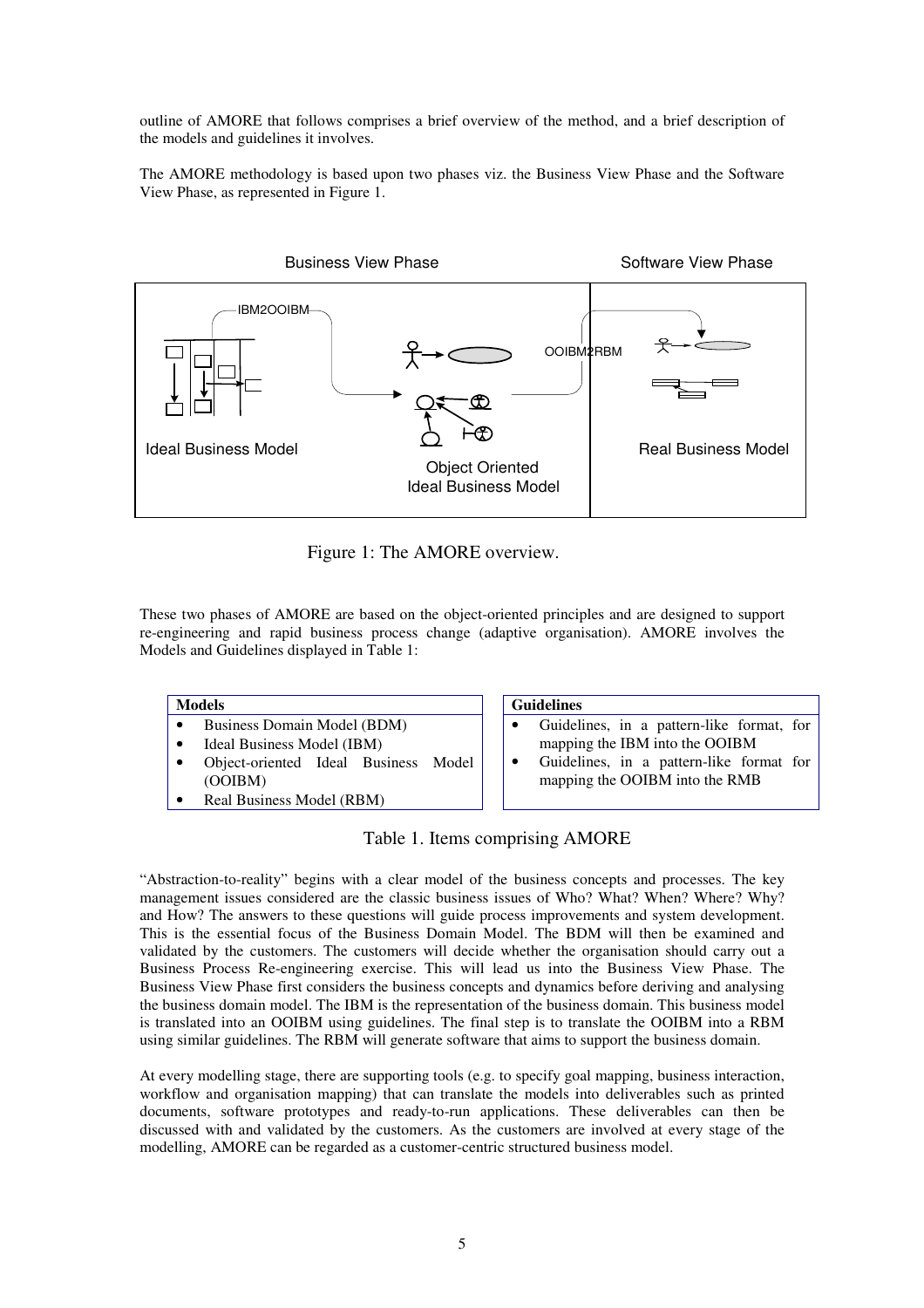This design of AMORE aims to bridge the gap between the business and IT worlds, and to enable the IT and BPR practitioners to move from one view to another in a more effective and efficient way. The next three sections elaborate on the phases of AMORE. They respectively outline the modelling involved in the Business View phase, the modelling involved in the Software View phase, and the Guidelines.

### **1.4 Modelling in the Business View Phase**

The Business View phase of AMORE involves three models: the Business Domain Model (BDM), the Ideal Business Model (IBM) and the Object-Oriented Ideal Business Model (OOIBM). Both the IBM and the OOIBM are process models, but the BDM is a richer model that incorporates domain knowledge that informs the business processes. The IBM that is used to initiate the Business View phase is derived from the BDM.

AMORE is based on the premise that the identification of the business processes and their implementation can be treated as separate concerns. This stance is reflected in the concept of Business View and Software View phases.

The Business View phase is initially framed by an exercise in business domain modelling that identifies the IBM. In general, this can be a long and iterative exercise that includes requirements analysis, customer interviews, protocol analysis, a procedural review and a contract review. The scope of the business domain modelling is determined by which process is targeted for re-engineering or re implementation. Depending on the customer requirements (for instance, whether an increase in productivity of the process is required) it may be necessary to re-engineer one or more processes in order to obtain the IBM. Where necessary, BPR is performed as part of the preliminary business domain modelling activity that precedes the Business View phase.

Where BPR is concerned, AMORE adopts the PAMS (Principles and Methodology Support for Re engineering the Product Introduction Process) system for re-engineering processes. The PAMS [PAMS] system has been developed as part of the EPSRC funded SPEDE project [MR98][SPEDE]. The PAMS system is:

- an easy-to-follow BPR methodology with the ability to access appropriate software when needed;
- designed to reduce the learning time and increase the working time of newly formed BPR teams;
- designed to support business process improvement teams with easily accessible information about principles, methodology and tools, and techniques for BPR.

Through PAMS, the computer can serve a useful role in the meta-level activities of BPR that are concerned with re-designing work and re-allocating responsibilities.

The focus for the business domain modelling exercise that establishes the IBM is the construction of the Business Domain Model (BDM). The target process that is the subject of the re-engineering activity determines the scale and scope of the BDM. Though the primary goal of the business domain modelling is to arrive at a process model for the IBM, the BDM is not merely a process model.

Traditional business models are typically framed in terms of abstract processes that are divorced from their situated context in the real business world. For example, commercial tools such as ProModel [Pro00], though they aim to represent and simulate a process, do not take the factors that influence the form and character of the process into consideration. Systems that are purely developed using such tools may fail because they take too little account of the real business world.

In AMORE, the BDM developed in the course of re-engineering a process aims to serve two functions: fulfilling the role of conventional state-of-the-art processing modelling tools, and enabling the factors that influence the design of business processes to be recorded. The latter function elevates AMORE from a "process-centric" to a "domain-centric" approach. The potential advantage of a domain-centric viewpoint is that it takes account of the way in which processes depend upon influencing factors, thereby offering a more realistic view of the business domain. For example, when interaction with an external organisation is involved in a business process, a change in that organisation will affect the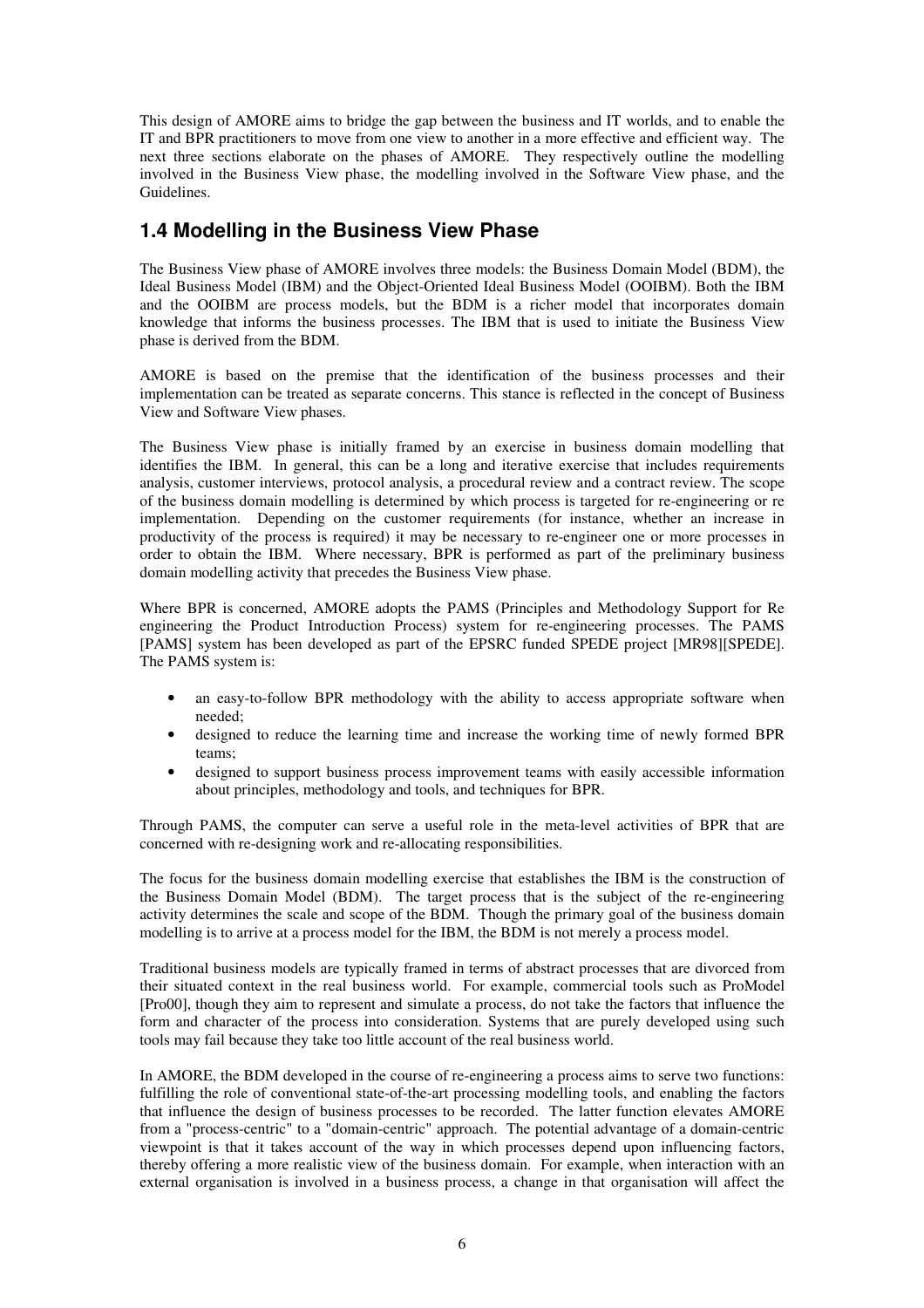underlying business domain. Dependency of this nature is not addressed in traditional process-centric approaches.

The architecture used in developing the BDM requires an extension of conventional representational systems for process modelling. IDEF3 (ICAM DEFinition language) has been the most widely used representational system for process modelling. One of the main drawbacks associated of using IDEF3 is that of translating process information. To create a common representational notation, the PSL (Process Specification Language) [Psl00] (ISO/TC184/SC4 & SC5 V1.0) project has framed the outline for a process specification language. We have developed a novel modified process representational technique termed IDEF\*\* because it is an enhancement of the IDEF3. This novel methodology is CIMOSA-compliant, IDEF3-based and can be integrated into the functional requirements of PSL. It also allows dynamic analysis of aspects of the process such as task and customer interactions. More details of this representation technique can be found in [FR00c].



Figure 2: Business Domain Model

Constructing the BDM associated with a targeted process is intended to address a comprehensive range of relevant issues. The modeller must examine the whole process to identify its parts and to understand the interaction among the different subsystems. The BDM should supply an abstract, expressive and rigorous representation of the targeted process that can be used to enhance process comprehension, to validate its behaviour and to evaluate its performance. The business factors that influence the structure of the targeted process must also be recorded (see Figure 2). These include the goals of the processes (and their relationships to the goal of the company), the tasks, location, customers of the process, organisational units, governing protocols, procedural requirements, contract requirements and time constraints. We have developed an ontology for these influencing factors, in which their semantics, synonyms, interrelationship, attributes, and syntactic form are specified.

The rôle of influencing factors in AMORE is illustrated by our treatment of goals. One of the most important and fundamental drivers in a re-engineering enterprise is to understand the goals ("goal mapping") of the organisation. Typically, the goals of an organisation are derived from the "voices of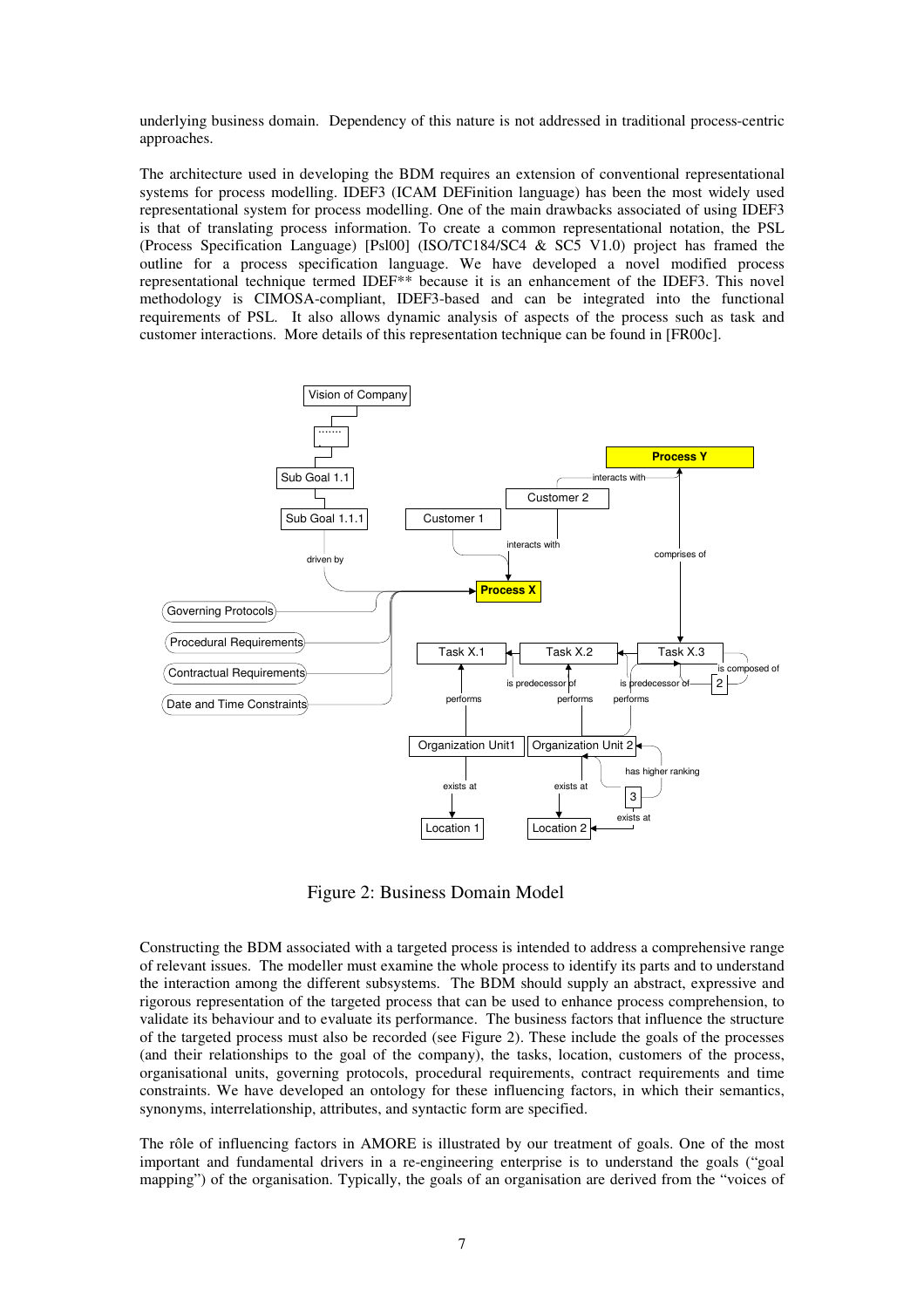the customers". We have developed a procedure by which goal mapping can be considered in the preliminary stages of business domain modelling [FRA00b]. A cost optimisation model for goal mapping, based on work practices of the Space Shuttle Testing Facility at the NASA SSC, has been used to demonstrate the concept of goal mapping and its importance to the BDM.

### **1.5 Modelling in the Business and Software View phases**

The business model for a typical large, modern enterprise resides primarily in the minds of its employees and in its software applications. One of the most costly disparities in such an enterprise is that between the mental models of its employees (which reflect the real world they deal with) and the implementation of business processes in its software applications. The Business and Software Views phases in AMORE are aimed at integrating the mental models of employees with the models of the IT applications. The Business View Phase in AMORE involves the elaboration of the Ideal Business Model (IBM) to the Object-Oriented IBM (OOIBM). The Software View Phase then develops the Real Business Model (RBM), which captures the business domain from an IT perspective.

Developing enterprise-wide business and system models prior to software implementation provides a conceptual blueprint that ensures the business users and the software engineers have a common understanding of the new software systems. This is analogous to an aerospace or automotive engineer developing models, blueprints, and precise engineering diagrams before manufacturing complex and costly products.

The IBM, derived from the BDM as described above, describes the business processes as operating in what is seen from a business perspective as an ideal situation. The IBM is specified by a process model derived from the BDM, and is represented using IDEF\*\*. The next step in AMORE is to translate the IBM into an OOIBM. The set of guidelines (IBM2OOIBM) that we are developing to achieve this will be discussed in the next section.

The choice of an Object-Oriented Ideal Business Model as the bridge to software specification is naturally suggested by current software practice as supported by modern techniques and tools. In the course of the last few years, the use of object-orientation has not only gained popularity in the software engineering arena for which it was first conceived, but has also been widely adopted in other areas [FR00b, UF99, UFD97]. AMORE uses the standard UML (Unified Modelling Language) concepts for representing the object-oriented view. The IBM is to be translated to the OOIBM using guidelines defined by AMORE. The OOIBM comprises two related models:

- 1. The business use case model, which shows the business system from the users' point of view. This is the *white-box* view.
- 2. The business object model, which is a detailed design of the internal structure of the business system. This is the *black-box* view.

The final step in AMORE is to translate the OOIBM to a Real Business Model (RBM). The set of guidelines (OOIBM2RBM) we are developing to achieve this will be discussed in the next section. The RBM is obtained by translating the business objects derived from the business object model and the use cases into an architecture of interconnected software objects. The end product of this translation is a set of software classes and objects, together with the set of dependencies between these classes (as defined by inheritance and association) and associated user interfaces.

AMORE uses IS use cases and IS logical view to represent the RBM. The RBM reflects the IBM from an IT perspective. The software generated from this model can be used directly to support the business domain. We are currently investigating how to translate this model to produce software that can be incorporated into commercial software such as Windchill [Win00].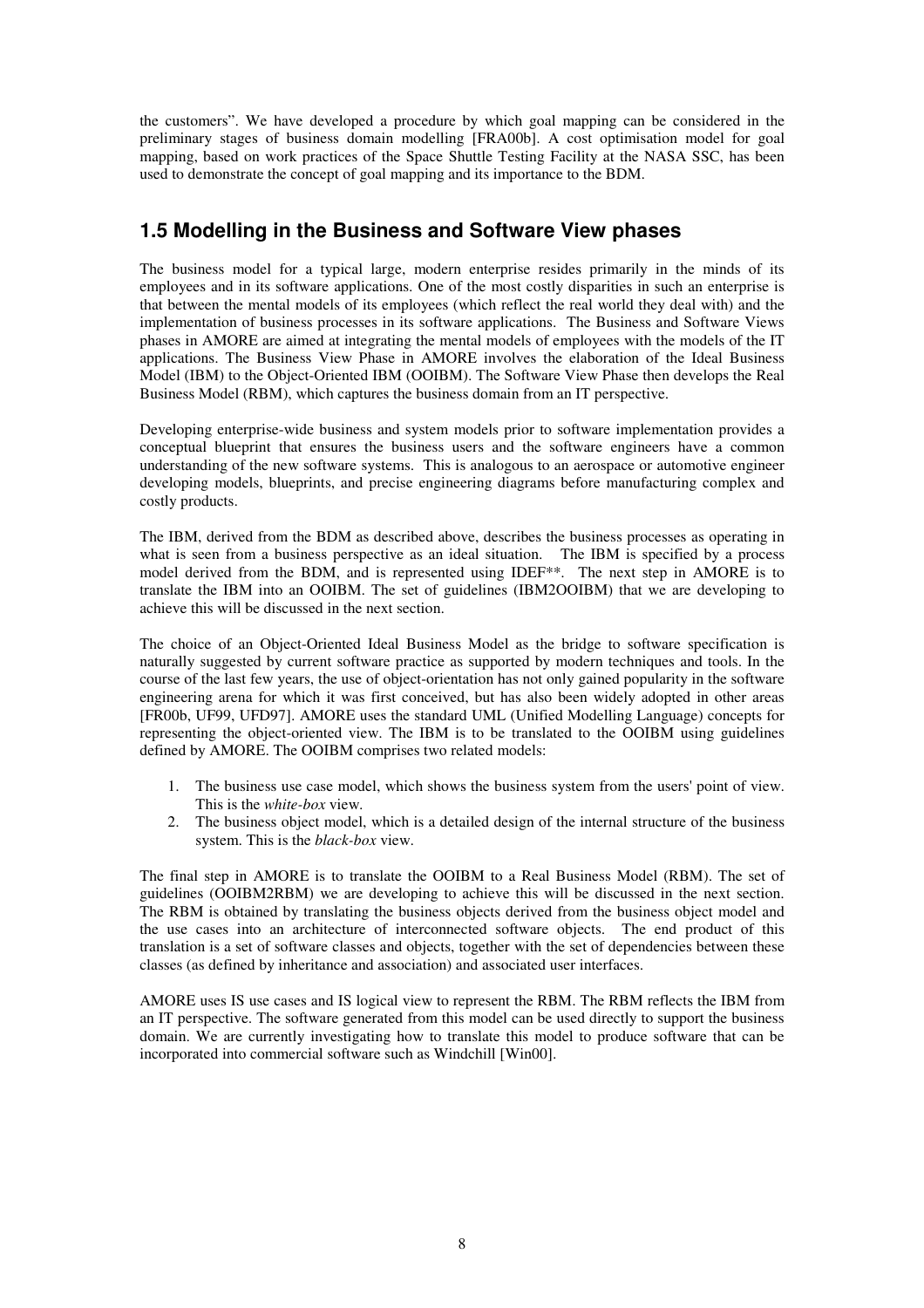### **1.6 Guidelines**

Model translation is not trivial, and many approaches have been developed to tackle the problem. These approaches range from simple suggestions and heuristics to pure formal languages such as First-Order Calculus and formal grammar. The former are inadequate in exploiting formalism, whereas the latter are incapable of capturing the fuzziness and the imprecision intrinsic in process mapping. The AMORE approach aims to reconcile the two and to pursue an intermediate level of formalism, through a well-organised list of "how-to" related suggestions structured in a pattern-like form. The structure we use for the mapping guidelines is very similar to the canonical form of patterns due to Alexander [Ale98, Ale64]. It includes the following elements:

- Guideline Name
- Problem
- Context
- **Forces**
- Solution
- **Rationale**
- **Resulting Context**
- Related Guidelines
- Example

The set of guidelines used to map the IBM into OOIBM define the IBM2OOIBM language, whereas the set of guidelines used to map the OOIBM into RBM define the OOIBM2RBM language. The set of models can be treated as a state space. A state transition occurs whenever a guideline is applied to the model. A sequence of states can be regarded as the evolution of a solution. The solutions to a problem are those derived from the final states. The guidelines in AMORE are a means to guide IT practitioners towards a possible solution. It should be noted that it is difficult to formalise whether one state is more important than another as this is heavily dependent on personal judgement and the possession of domain-specific knowledge. For this reason, we propose to structure the guidelines in an ordered sequence so that the users can follow the guidelines in a systematic and logical fashion. To simplify the use of our languages, we will also provide entry-points for users so that the guidelines can be traversed in a particular order.

The transition from the IBM to OOIBM is achieved using the IBM2OOIBM language. This language is partitioned into three classes, associated with the paths depicted in Figure 3:

- IBM to Business Use Case Model Path (IBM2E)
- IBM to Object Model path (IBM2I)
- Business Use case Model to Business Object Model path (I2E)

### **Object Oriented Ideal Business Model**



Figure 3: IBM2OOIBM mapping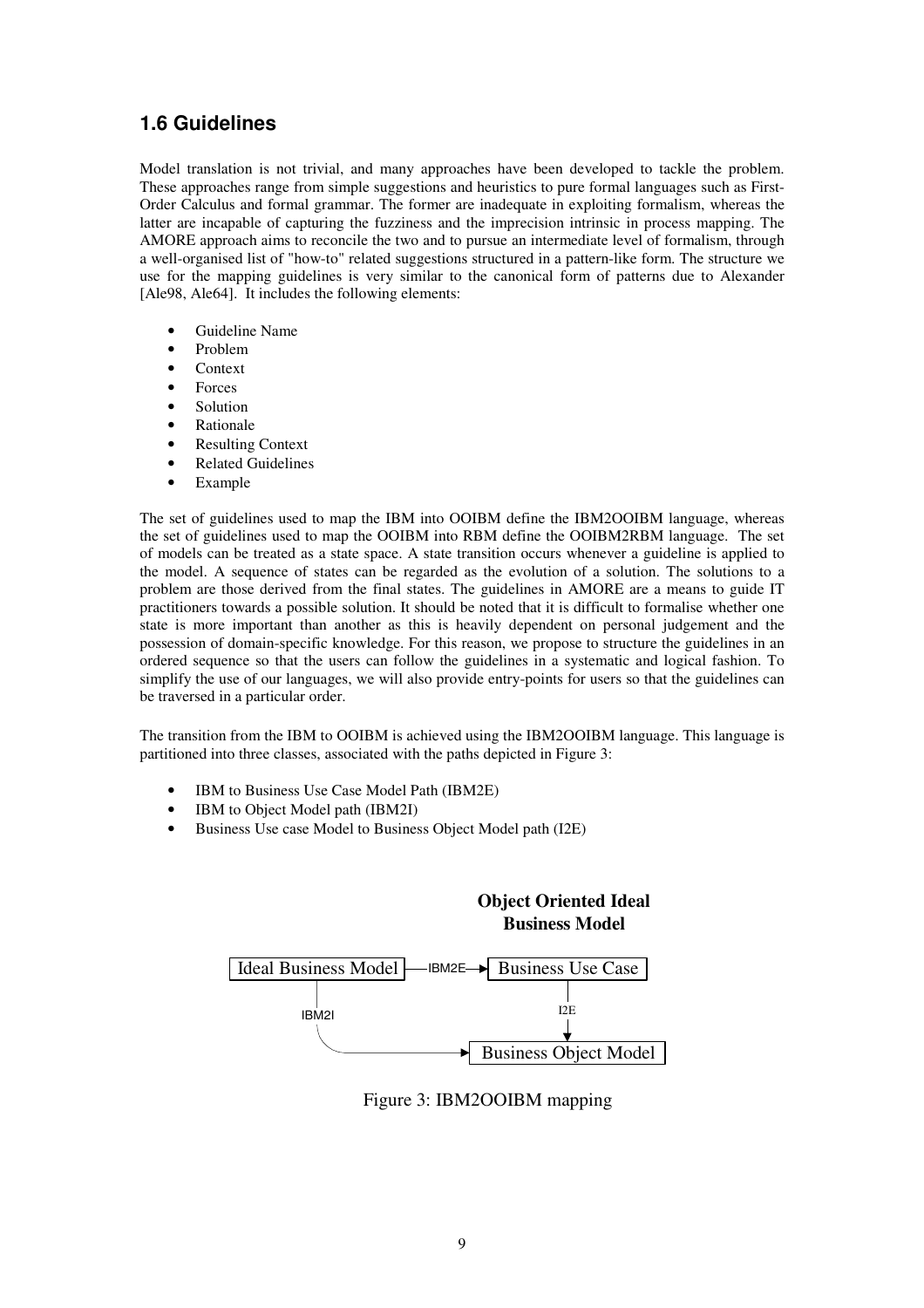The mapping guidelines are classified according to the three paths depicted in Figure 3, viz.:

#### **IBM2E**

The path from the IBM to an external and object-oriented representation of the business (Business Use Case)

#### **IBM2I**

The path from the IBM to an internal and object-oriented representation of the business (Business Object Model)

#### **I2E**

The path inside the OOIBM indicates the development of the Business Object Model based on the Business Use Case Model. This is done via an iterative and incremental process and is aimed at refining the object-oriented classes and their relationships. Steps purely representing refinement are outside the scope of this path. Since the guidelines are kept strictly for the purpose of process mapping, there will not be a comprehensive set of guidelines for developing the complete Business Object Model except where the mapping from the Business Use Case Model to the Business Object Model is concerned. A complete set of guidelines for the IBM2OOIBM mapping will be developed. A sample guideline for translating the location to business area is given in Table 2.

| Problem                   | How to define different business areas from the OOIBM with respect to the IBM?                                             |
|---------------------------|----------------------------------------------------------------------------------------------------------------------------|
| Context                   | Path IBM2E                                                                                                                 |
|                           | You have used "Simplifying system" to reduce the system complexity.                                                        |
| Forces                    | Different profit centres have different characteristics and different needs.                                               |
| Solution                  | Define a business area for each location identified in the IBM which determines a profit<br>$1_{\cdot}$<br>centre;         |
|                           | Give the business area the same name of location, or, alternatively, a representative name<br>2.<br>connected to location; |
|                           | Divide, if necessary, the previously identified use cases into the sub-use cases.<br>3.                                    |
| Rationale                 | Large business systems are difficult to handle. If a company has several business areas and:                               |
|                           | each of which being an independent profit centre                                                                           |
|                           | and being entirely autonomous                                                                                              |
|                           | Then there is no real reason to describe them in the same model.                                                           |
| <b>Resulting Context</b>  | In order to avoid information loss due to the application of this guideline, create actors from                            |
|                           | sub-use cases. See FromSubUseCaseToActor.                                                                                  |
|                           | You may continue the IBM2OOIBM mapping by applying FromCustomerToActor.                                                    |
| <b>Related Guidelines</b> | FromOrganisationUnitToBusinessArea                                                                                         |
|                           | FromProcessAndTaskToBusinessArea                                                                                           |
| Example                   | An example may be a multinational company with one product representing its core business;                                 |
|                           | by definition, multinational operates in various countries, and so it is more natural to                                   |
|                           | subdivide the business model into business areas, one for each country.                                                    |

#### Table 2: Sample Guideline

The OOIBM2RBM language is concerned with the transition from the business perspective towards the underlying IS. As depicted in Figure 4, the guidelines in the language are classified according to four main paths that can be described as follows.

- Business Use Case Model to Information System Use Case Model (BU2IU)
- Business Object Model to Information System Use Case Model (BO2IU)
- Business Object Model to Information System Logical Model (BO2LM)
- Information System Use Case Model to Information System Logical Model (IU2LM)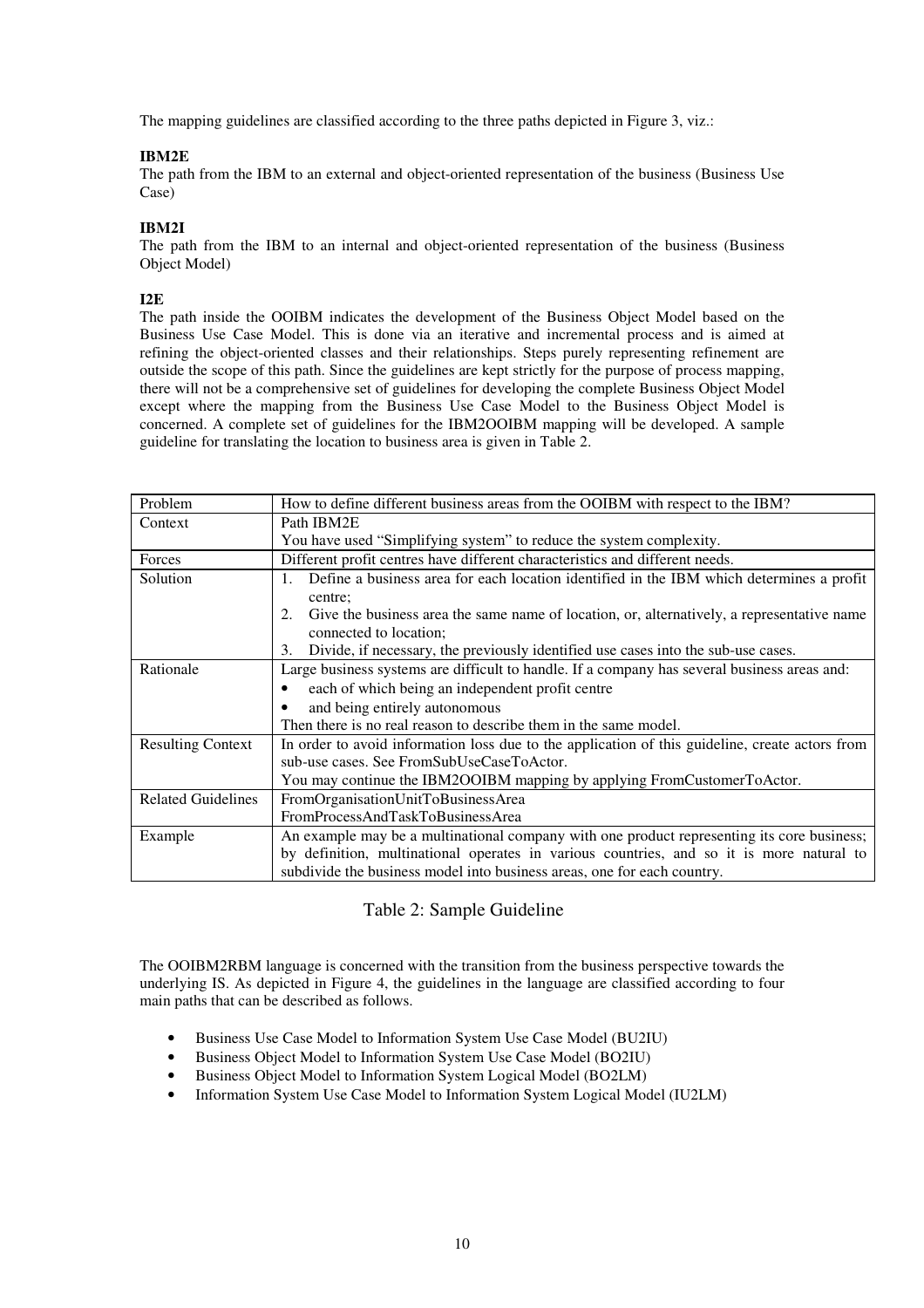

Figure 4: OOIBM2RBM mapping

The guidelines resemble those in the IBM2OOIBM language and are defined by a pattern-like syntax.

# **2. AMORE from an IT Perspective**

This section reviews the AMORE proposal from the perspective of current thinking and practice in IT systems development. Useful background and orientation has been drawn from the account of Business Information Systems in Warboys et al [WKRG99]. Complex systems made up of people and technologies define the relevant problem domain. AMORE identifies the problems of business modelling within existing approaches, such as that proposed by Jacobson et al [Jac92, JEJ94], as stemming from too much emphasis on software technology, and a failure to align software conception and development to human agency and high-level business concerns. Focussing on re-use of software objects, for instance, does not deal adequately with the human elements in business practice, as represented by goals, skills, instructions, drawings etc. The AMORE project is concerned with applying object-oriented principles in a way that integrates business and software perspectives on BPR. Its emphasis is upon current technologies and mature principles that might be of immediate practical use to industry, and with assessing the prospects for the effective application of best current practice.

Warboys et al [WKRG99] take a more sceptical view of current BPR practice. In their view, BPR is typically conducted in such a way that "the nature of the IT systems is not elaborated", whilst "from a software engineering point of view, it does not contribute to an understanding of how the software system should be constructed and adapted to their environment". Business analysts can have too naive a perception of the software as a fixed entity which "although central, is not negotiable". The need to revise this view of software is now widely acknowledged: it is not just that software systems are becoming more significant, but that the form of the software system is changing.

The AMORE project reflects the well-established view that object-orientation can unify the concerns of the business and the software analyst [Jac92, JEJ94]. Where Jacobson et al emphasise the extension of principles for object-oriented software development to business process modelling, AMORE aspires to a more high-level perspective, centred on the business domain. There is no direct counterpart in Jacobson's approach to the Business View phase in AMORE, but the modelling principles applied in the Software View phase are essentially common to both. In the Software View phase, AMORE aims to promote flexibility through the use of components, design patterns, 3-tier architectures and CORBA interfaces, as complemented by guidelines and standards for good practice. For particular applications (such as manufacturing), these features are already supported by commercial packages (such as Windchill [Win00]).

Architectural frameworks such as Windchill illustrate what Warboys et al characterise as *design for change*. The proponents of design for change accept the inevitability of changes to the business process, and try to establish a framework that can flexibly accommodate software that can be "heterogeneous, of different ages, part bespoke, part general-purpose and dynamic". Their aim is to support re-engineering by making the mechanisms and architectures that carry the business processes as versatile and adaptable as possible.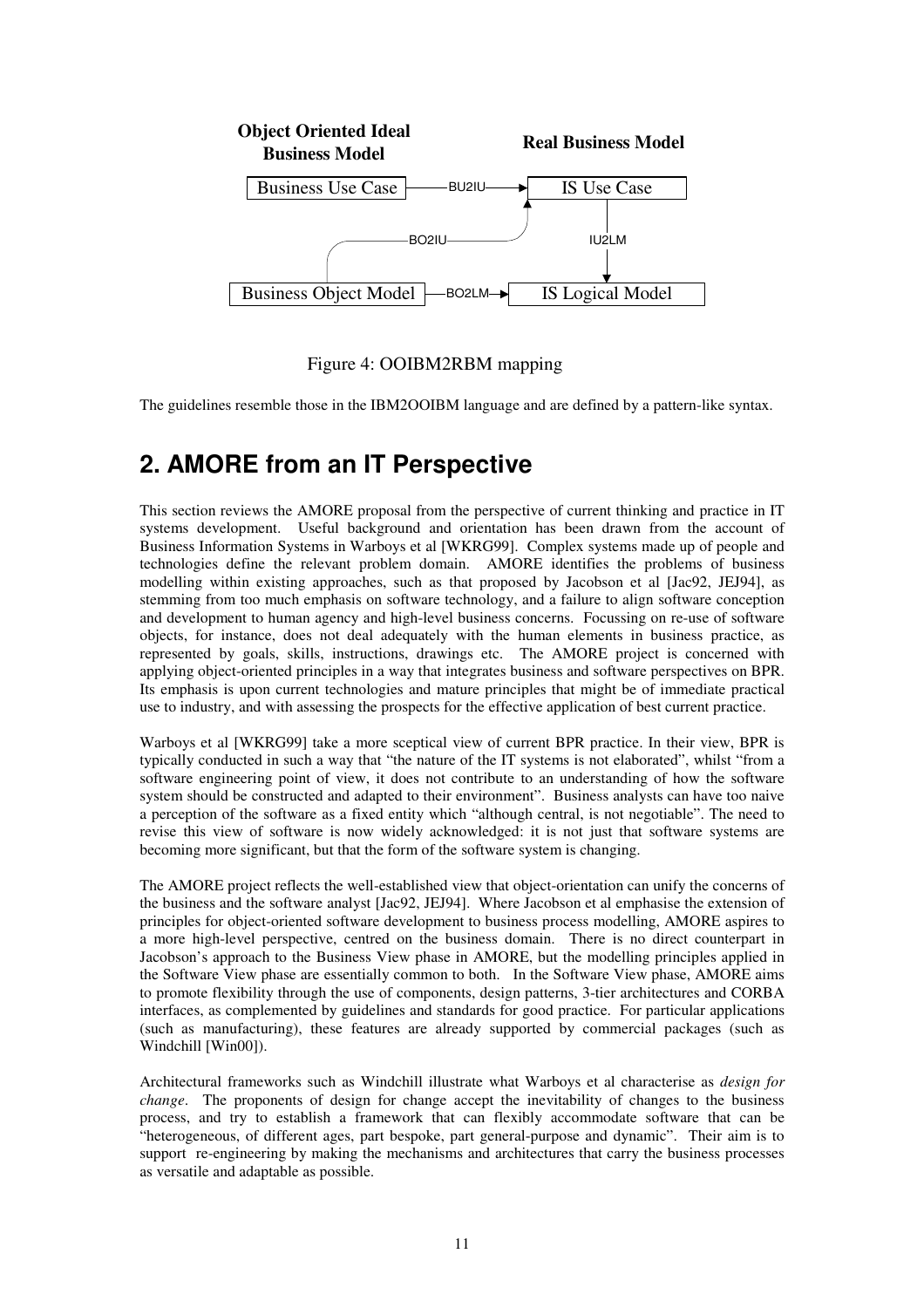### ABSTRACTION



### ISSUES

proper account of busines context and high-level view

proper account of human and software interfaces

### IMPLEMENTATION

#### Figure 5: The challenge of realistic system engineering

Figure 5 supplies a useful framework within which to consider different approaches to BPR. A typical methodology involves an abstraction phase in which the business domain is analysed and the new business processes are conceived. These abstractly defined processes are then translated into software specifications and protocols for human users and actors for subsequent implementation. Real-world concerns are represented in two ways in such an exercise: at the initial stage of reappraising the business requirement, and at the final stage of validating the proposed solution. Both types of realworld concern constrain the business processes and software activities, and can provide the motivation for BPR. For instance, BPR can be initiated by a change in business goals, or by the introduction of new technologies.

A design for change paradigm, such as Jacobson's OA [JEJ94], focusses on making the software infrastructure for business processes as readily adaptable to change as possible, no matter what kind of change in business processes may arise. The Business View phase of AMORE aims to address the complementary concern for realism in BPR: relating business processes to their context in the business domain, and documenting the dependency in this relationship. Abstraction and implementation are respectively associated with the Business View and Software View phases in AMORE. Prototyping in the PAMS environment [PAMS] in the Business View phase, and the customer involvement it entails, aims to anchor abstract business processes to the real business context. The adoption of use-case and interaction diagram models for both business processes and software specification aims to integrate the business and software models. Finally, conformance to reality in enaction is to be guaranteed by software prototyping and exposure to users in the Software View phase.

Warboys et al - in common with AMORE - acknowledge that design for change, as in OA, is insufficient to bind abstract business processes to the real business domain. Their Organizational Process Modelling (OPM) approach [WKRG99] focusses on 'process' rather than 'object' as its fundamental abstraction. OPM aims to unify business and software views through integrating processes. It is conceived as *design-in change*, in acknowledgement that processes will undergo change, and should be formulated with potential change in mind. This is in contrast to AMORE, where the business processes are established in the Ideal Business Model, and are not subject to revision thereafter. OPM addresses the need for change by developing a meta-process. In this framework, business process modelling designs dynamically changeable and efficient processes, and software process modelling generates the "process knowledgeable software" to support them. A key idea in OPM is that of the *active model*. Such a model is more intimately linked to its subject (its real-world referent) than a traditional passive model - in an active model, "the modelling relationship is maintained even though the elements of the subject may change". The use of active process models in the context of Figure 5 is intended to establish a dynamic connection between the business domain and the implemented business processes. An important feature of OPD is its acknowledgement that "objectives may merge in a bottom-up manner". This possibility is not envisaged in the phase-based and top-down elaboration of business processes in AMORE.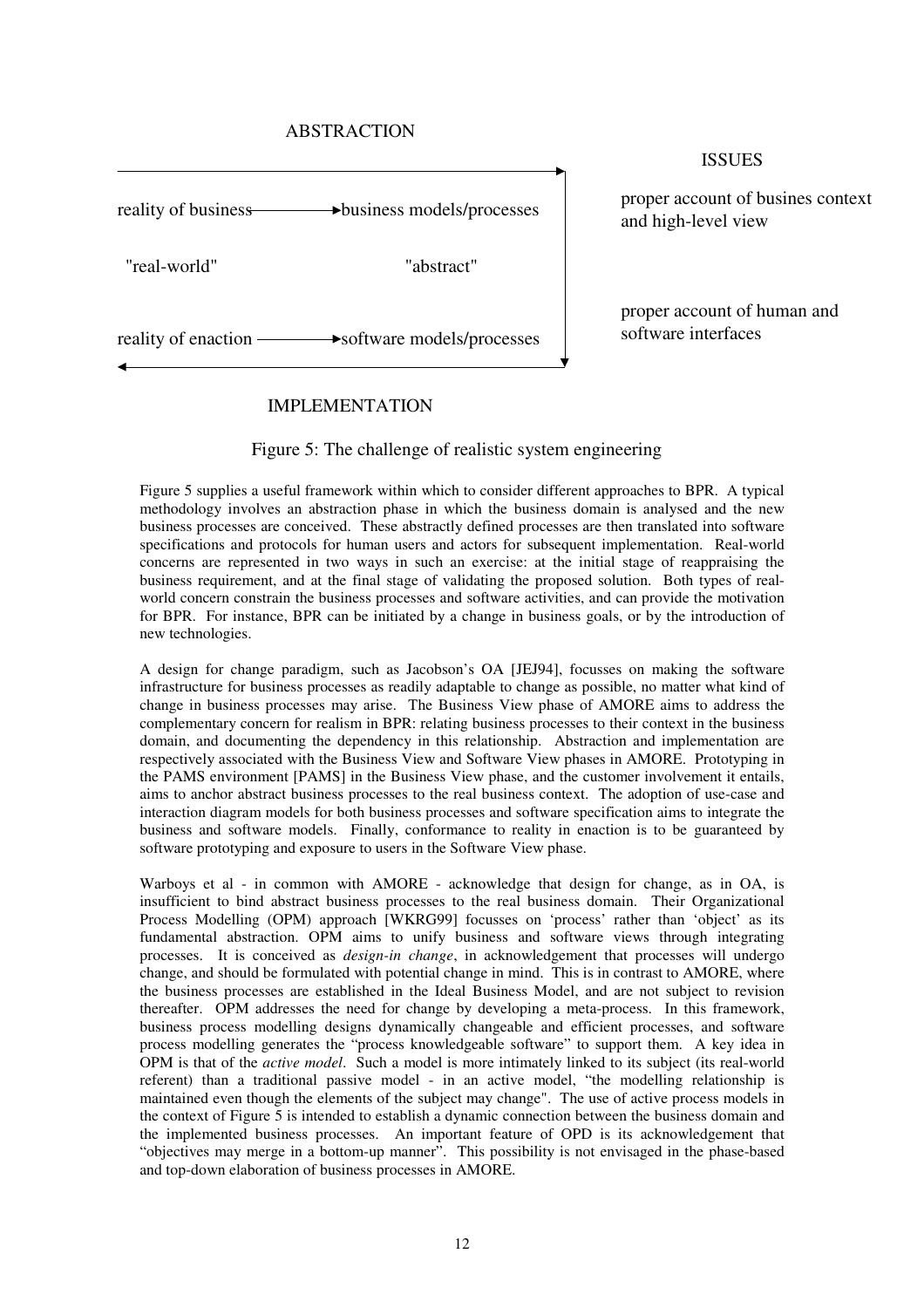# **3. AMORE from an Empirical Modelling perspective**

Empirical Modelling (EM) is a well-established programme of research at Warwick that is led by Beynon and Russ. The principles and tools currently available to support EM are not sufficiently mature to be directly applied to BPR, but a number of pilot studies indicate the potential novelty and interest of such application [BRR00a, BRR00b, RRB00, CRB00a, CRB00b, BWMWRR00, RRR00, RR00]. As an alternative approach to computer-based modelling for complex systems design, EM also provides a useful standpoint from which to review AMORE in its relationship to both OA/OOSE and OPM. The relevance of EM to the AMORE agenda is most evident in relation to the first stage of establishing the initial BDM, but - in the longer term - a well-conceived application of EM to BPR would have a pervasive impact on all the activities that feature in Figure 5.

### **3.1 Background to Empirical Modelling**

Empirical Modelling is a new approach to computer-based modelling. The term *interactive situation model* (ISM) that is used to describe an EM model reflects the fact that its construction proceeds incrementally in association with interaction both with the model and with the external state or situation to which it refers. The epithet 'empirical' in EM reflects the emphasis that is placed upon experiment and observation in ISM construction. The fundamental abstractions that inform EM are observables, dependencies and agency. EM is best conceived as a situated activity, in which the construction of the model proceeds in parallel with the development of insight into the relevant domain. The novelty of the approach rests upon using representations that are experiential rather than symbolic in character. That is to say, the ISM is a source of experiences that serve to represent experiences of its referent. Similar principles for knowledge representation are employed by experimental scientists when they create physical artefacts to express their understanding of a phenomenon (an activity that Gooding describes in [Goo90] as making construals), and by designers when they construct an engineering prototype.

The underlying philosophy of EM is akin to that which originally motivated object-oriented programming. In Simula [BDMN79], the aim was to demonstrate that programming could be treated as modelling. Birtwistle [Bir90], one of the original designers of Simula, regards the later association of object-orientation with modular software development [Par72] as a digression from this original agenda. The original objective of Simula is nonetheless still reflected in the aspiration for a seamless connection between object-oriented analysis and object-oriented design. The evidence gained from the EM project suggests that the fundamental abstractions of EM provide a more appropriate foundation for relating modelling to programming than do objects and methods. This is consistent with the ideas of Smith [Smi96], who sees the object as derived from more primitive abstractions. The difficulties in making the transition from OOA to OOD identified in [Kai99] can also be attributed to this source.

The development of EM has been associated with the construction of tools and models for a wide range of applications. These combine the use of principles for dependency maintenance (such as underlie spreadsheets) for computer-aided and concurrent design and decision support with techniques for agent-oriented analysis that address the role of both internal actors and external observers in concurrent system design, modelling, simulation and comprehension. More recent work, stemming from ongoing research by Russ, Beynon and their doctoral students to be reviewed below [BRR00a, BRR00b, RRB00, CRB00a, CRB00b, BWMWRR00, RRR00, RR00], highlights several significant characteristics pointing to applications in business process modelling and software development.

### **3.2 EM and the comprehension of complex systems**

In explaining the relevance of EM to BPR, it is helpful to consider two observations made by Warboys et al in [WKRG99]: that "a program can be viewed as a statement of belief", and that "the … beliefs upon which behaviour is founded are elusive". It is a matter of concern that, in approaches such as OA and OPM that promise to deal more effectively with process change, the basis for knowledge about behaviour is not explicitly addressed. In contrast, EM reflects the view that managing change in a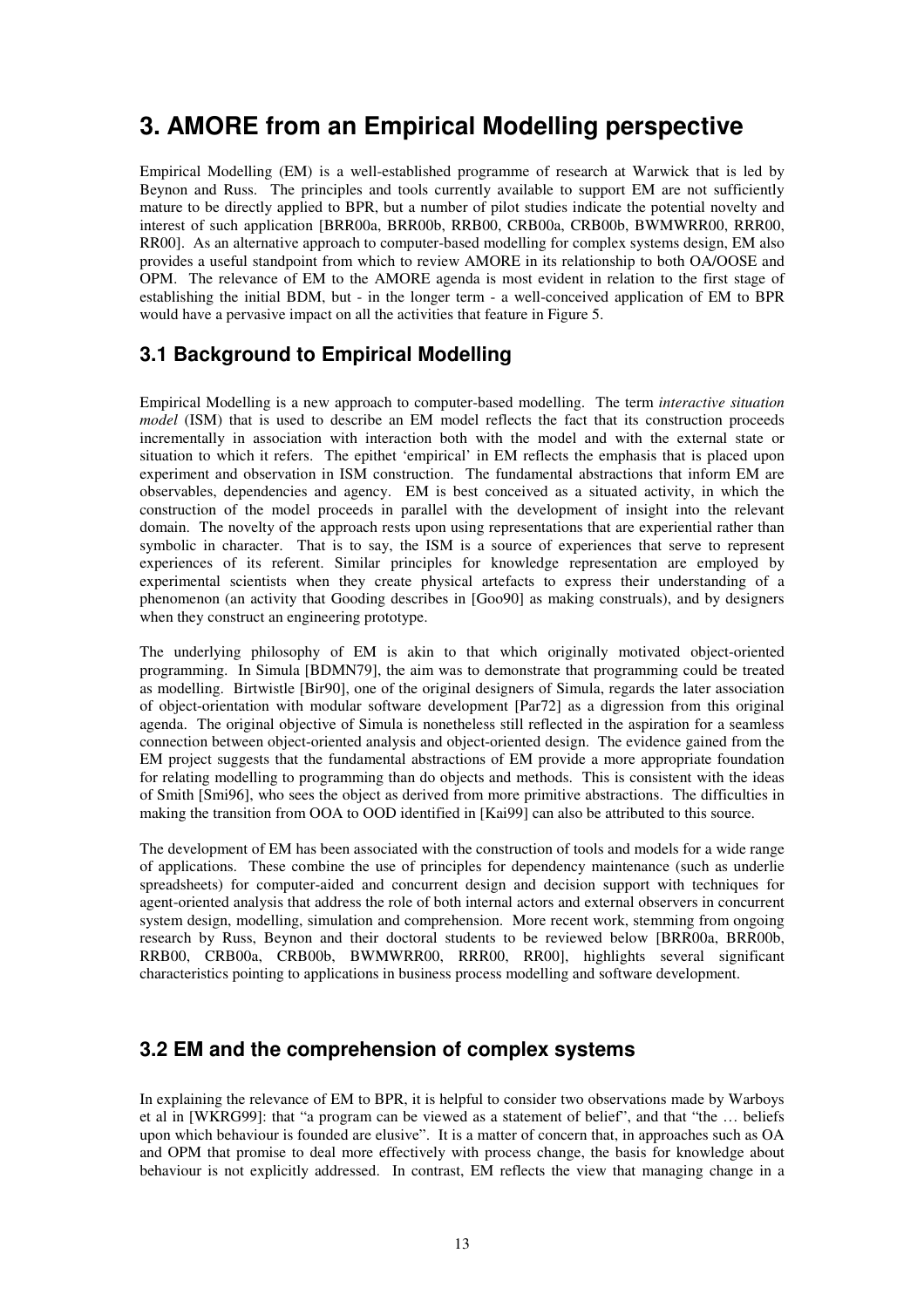complex system is essentially bound up with beliefs about its behaviour, and can only be effectively treated in a framework in which the representation of this knowledge has the highest priority. Simple commonsense suggests this: we would hardly expect to be able to adapt a system that we had developed without a comprehensive understanding of how actual business process and programs operated in their real-world context, regardless of whether they were modelled using OA or OPM.

In EM, beliefs about behaviour are represented in a characteristic and distinctive manner. In comprehending and developing complex systems, the emphasis is upon postulating agency, dependency and observables and establishing how these are involved in reliable patterns of interaction and system behaviour. The use of the expressions "postulating (rather than *identifying*) agency" and "establishing (rather than *disclosing*) how these are involved in framing behaviour" is significant. It reflects the fact that the way in which a complex system is construed to behave is in the first instance a private and subjective matter. It follows from this that the representation of such beliefs cannot take the form of a propositional specification, but must involve the direct use of representations, such as ISMs, that are experiential in nature. A fuller discussion and justification for this point of view is to be found in the reappraisal of the foundations of computation and intelligence in [Bey99], and is supported by empirical evidence gained from the practical application of EM by several hundred Computer Science students.

In EM, the construction of an ISM is closely linked to comprehension, in that the interactive activity of making sense of the business domain and the development and validation of the ISM are interleaved and interdependent. Once a reliable correspondence between states and transitions of the ISM and those observed in its referent has been established, interaction with the ISM provides the primary representation of the domain understanding - albeit an implicit and non-propositional representation. Prior to establishing reliable state-transition patterns, interaction with the ISM has an experimental character, and is the primary means of enhancing domain understanding. There is a natural correspondence between the particular patterns of agency, dependency and observation that are embodied in an ISM and our expectations of plausible change in the referent. In commonsense terms, which changes in my environment I deem plausible, and which I deem miraculous or absurd is conditioned by my beliefs about how behaviours are framed by agencies, dependencies and observables that are informed by my experience. This explanatory dimension is not represented in current treatments of change in BPR - neither is the familiar informal layering and weighting of beliefs that is associated with experiences of different intensity and length of exposure.

The importance of modelling complex systems is of course widely recognised in all approaches to BPR. As Warboys et al assert [WKRG99]: "Modelling (i.e. as in gaining experiential insight) is intrinsic to the comprehension of complexity". What is lacking in conventional accounts of modelling is a conceptual framework that is as rich and subtle as logic itself has proved to be, and that does justice to the fundamental, rather than incidental role that interaction plays in comprehending real-world complexity.

EM and conventional modelling of complex systems are sharply distinguished by the character of their underlying beliefs about behaviour. In constructing an ISM, the modeller is not making incontrovertible assertions about objective facts, but attempting to imitate their own experience in a computer model. This activity is more tentative and provisional in character than formal specification, and is better suited to the typically imprecise and uncertain character of beliefs, and the awareness of exceptional conditions and singularities with which they are habitually qualified. This is consonant with the observation in Warboys et al that "a process model cannot, except in the most extreme case, be a valid, detailed prescription of the behaviour of people".

Conventional computer-based modelling trades in abstractions and conceptions of systems that are far too sophisticated in experiential terms to respect the nuances of belief. Adopting the non-logicist perspective of [Bey99], an enormous body of empirical evidence is needed to support beliefs about the objectivity of different agent perceptions, for instance, or to endorse such a sophisticated conception as autopoiesis. Even objects and processes are richly informed by experience: objects through familiarity built up through acquaintance with many occurrences, and processes through repeated sequences of events in which such issues as commonality of perception, extending to an awareness of "location in an abstract process" on the part of some of the participants, play an essential part.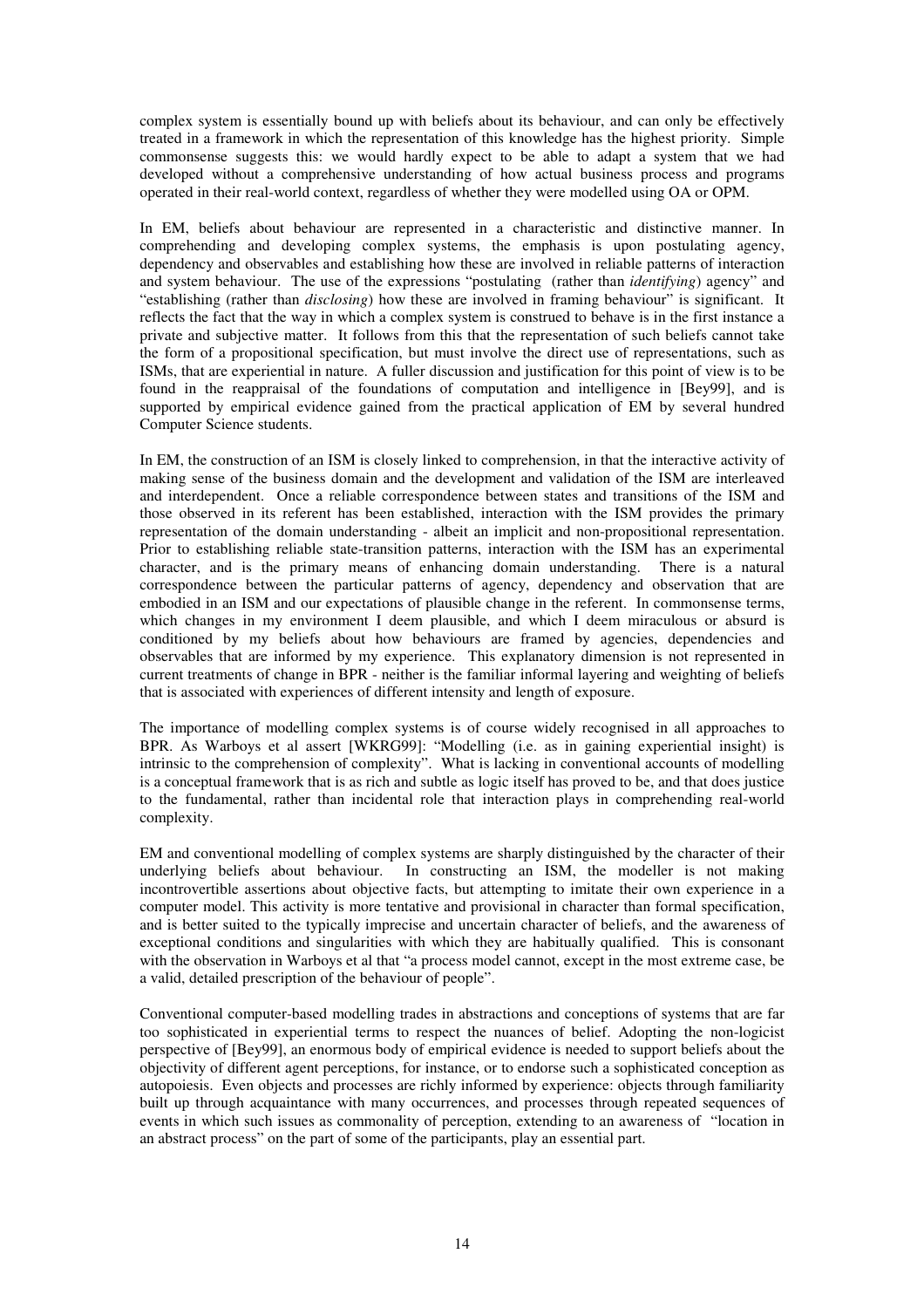### **3.3 Prospects for EM in BPR**

The potential application of EM to BPR is the current focus of research by Russ and Chen [CRB00a]. More details of this research (with particular reference to a warehouse case study introduced by Jacobson in [Jac92, JEJ94]), are given elsewhere [CRB00a, CRB00b]. It is already evident that EM has considerable promise as an approach to BPR, but that developing such an approach would require a radical re-orientation and large-scale investment in fundamental research, training and new tools. The work of Russ and Chen has proceeded in parallel with the AMORE project, and has drawn upon related EM research being carried out by Beynon, Sun, Maad and Rungrattanaubol. This section briefly reviews key aspects of EM of particular relevance to BPR that have emerged from research described in more detail elsewhere. The topics addressed in this work include: the application of EM to distributed, collaborative design support [BS99, BM00]; the use of ISMs in program specification [BRS99] and semi-automatic program construction [ABCY98]; EM as an amethodological approach to requirements understanding [Sun99, BS98] and software development [Sun99, BCSW99]; the potential uses of ISMs for program comprehension [BCSW99] and business systems integration [BM99]; EM as a tool for decision support in business applications [BRR00b, RRB00, RRR00, RR00].

An important feature of this work has been to highlight the crucial role of business process comprehension in BPR. The technical challenge that such comprehension presents is clear from the fact that understanding the role of IT in a business system is just one aspect. Relevant issues are:

- how does the code of a program affect its behaviour in its business context?
- how is the specification of a program shaped by the constraints in the business domain?

Many of the conclusions to which experience of EM points are consistent with those reached in stateof-the-art research on program comprehension [Cha97, CM97]. Comprehension activity emerges as amethodological in character, with an essential need for human involvement, and cognitive input. Interaction is required in order to understand the relationship between business processes and the interfaces to software, and this relationship is subject to evolve in ways that cannot be preconceived [Leh91, BRR00a, BWMWRR00]. The integration of computational paradigms poses particular challenges. Further examination of comprehension in relation to processes, programs and EM is the subject of current work in progress.

The manner in which ISMs are developed is in keeping with the spirit of the 'active model': as in the construction of a spreadsheet, respecting the semantic relation between the ISM and its referent is the guiding principle behind the model construction [BRR00a]. At the same time, the semantic relation in EM has a quite different character from that considered in OPM, where the emphasis is on correlating an abstract process model with real-world behaviours as observed or conceived. In the context of Figure 5, the understanding of the business domain and the elaboration of the business solution proceeds in parallel with the development of an ISM. Shaping the semantic relation between the ISM and its subject involves no shift of focus from reality to abstraction, but is established experientially the computer model is itself interpreted as situated in the world. In a successful BPR exercise, this ISM will encompass both the requisite knowledge of behaviours and supply the prototypes for human and automatic agency.

In the application of EM to BPR, the rôle of an ISM is similar to that of an artefact an engineer might construct to inform the design of a complex system. Such an artefact typically provides specific information, confined to a limited but representative experimental context, that relates to one or more aspects of a complex system design. An ISM resembles such an artefact in that its significance is typically intrinsic in the interactions it admits, and may be only loosely related to the functionality of the whole system. For this reason, the ISMs that are developed in the initial stages of business process comprehension serve only to capture open-ended localised interactions with a real-world situation, rather than circumscribed comprehensive behaviours such as are associated with traditional processes or objects.

EM addresses many of the significant issues raised by Warboys et al in [WKRG99]. An EM approach to software development [Sun99] gives great prominence to situated problem-solving activity [Suc87, WKRG99]. It promotes active models, as illustrated by the re-engineering of user interfaces through exploiting dynamic statecharts discussed in [BCSW99]. EM lends itself to distributed use that supports "mutual learning" [WKRG99], and also helps to address the challenge of integrating the knowledge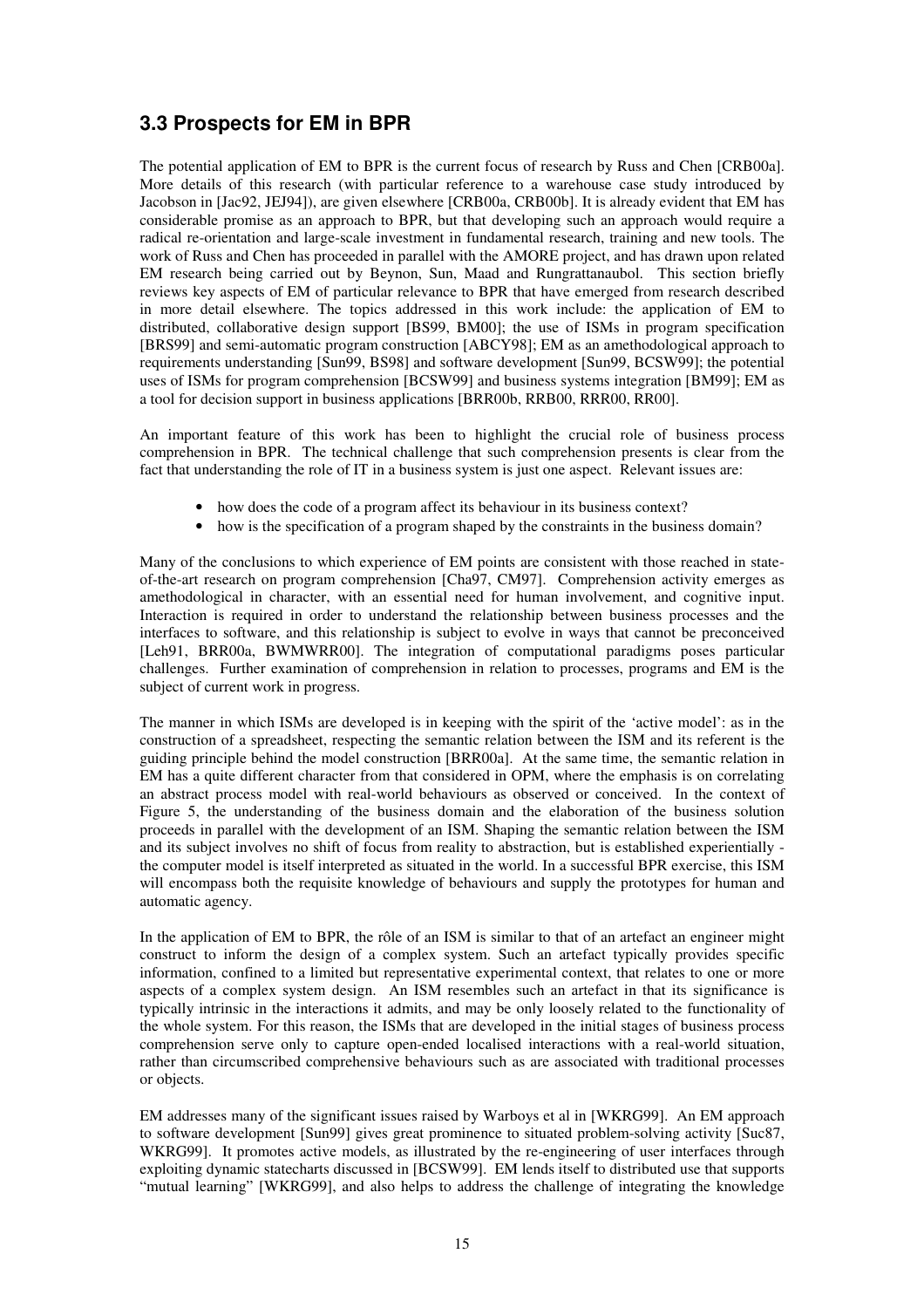and skills of the experienced user and those of the modeller. It unifies the analyses of human and machine agency, allowing BPR to be addressed in a fashion "that contributes to how software systems should be constructed and adapted to their environment".

As has been discussed, EM also offers an alternative response - one that is based on an experiential rather than a formal account - to Warboys's call for a theoretical grounding for processes. Such a radical shift in perspective seems to be essential in the face of the difficulty - and arguably the futility of attempting to express experiential distinctions using formal specifications and definitions. For instance, it is hard to see how a formal ontology can do justice to the different kinds of 'sameness' that are represented in discs cut from the same sheet of metal, coins passed in the same transaction, buses on the same route, and rocks deposited in the same meteoric shower.

In due course, it is to be hoped that EM can take account of the two very different perspectives on realism in Figure 5 in ways to which current approaches such as AMORE and OPD aspire. For instance, business goals may be viewed as very sophisticated observables, and autopoietic systems as highly sophisticated ways of construing the interaction of agents. The problems of reconciling objectoriented analysis and object-oriented design [Kai99] are associated with issues of comparable subtlety. Another long-term goal for EM is the automatic or semi-automatic generation of systems from ISMs [ABCY98].

EM encourages a radical reappraisal of the orthodox business perspective. The character and flexibility of ISMs is such that they encourage a different kind of relationship between human and automated business activity. This is illustrated in a recent application of EM to timetabling [BWMWRR00], where the possibility of liberating the user from strict patterns of interaction, and dispensing with the tight constraints of phased administrative processes is examined. The use of ISMs is seen as enabling a mode of operation that is far more loosely tied to process in the routine sense, and encourages a creative, opportunistic, situated problem-solving paradigm.

In conception and application, EM is unlike a methodology, and - like the so-called 'scientific method' - is primarily concerned with exploratory activity rather than systematic problem-solving procedures. Its basic presumption is that there is always experiential substance in the subject of which the modeller is unaware, that experience of the subject is a key element in acquiring insight, and that there can be no guarantee that such insight will lead to the attainment of preconceived goals. This agenda calls into question how far re-engineering can be addressed by proposing methodologies, standards and ontologies. It also engages with issues that conventional approaches to modelling typically fail to address. Where it can be successfully applied, EM leads to the construction of models that can still be useful in singular conditions, and can serve as a way to disclose where such singularity may arise. It can also be used to investigate matters of agency and observation, such as what knowledge, perceptions and skills are exercised in a role.

# **4. Concluding remarks**

This paper has outlined a methodology for object-oriented re-engineering of enterprises. It is clear that, in the present state of maturity of software engineering, there is no plausible alternative to the objectoriented paradigm for practical industrial application of BPR. AMORE and the OPM school identify a similar weakness in object-oriented methodologies that have been proposed from an IT perspective. Their emphasis on design-for-change focuses too much attention on the flexibility of the mechanisms that support the business processes, and gives too little to the origin and character of the processes themselves. Methodologies such as OPM and [WPS00] try to address this by taking a process-centred approach. AMORE advocates a domain-centred approach, in which the goals and constraints that define the business domain model have a prominent and primary role.

There are certain business domains, such as that of manufacturing systems, where the presence of powerful toolkits (such as Windchill) suggest good prospects for successful application of AMORE. There are also reasons to be sceptical about AMORE as a general and comprehensive framework for BPR. As business information systems evolve from classical enterprise models that were effectively implemented with relational database technologies, they acquire the characteristics of reactive systems that have proved to be a major challenge for software engineering [Bro95, Bro97]. As approaches such as OPM acknowledge, software development for such systems is an activity in which change plays an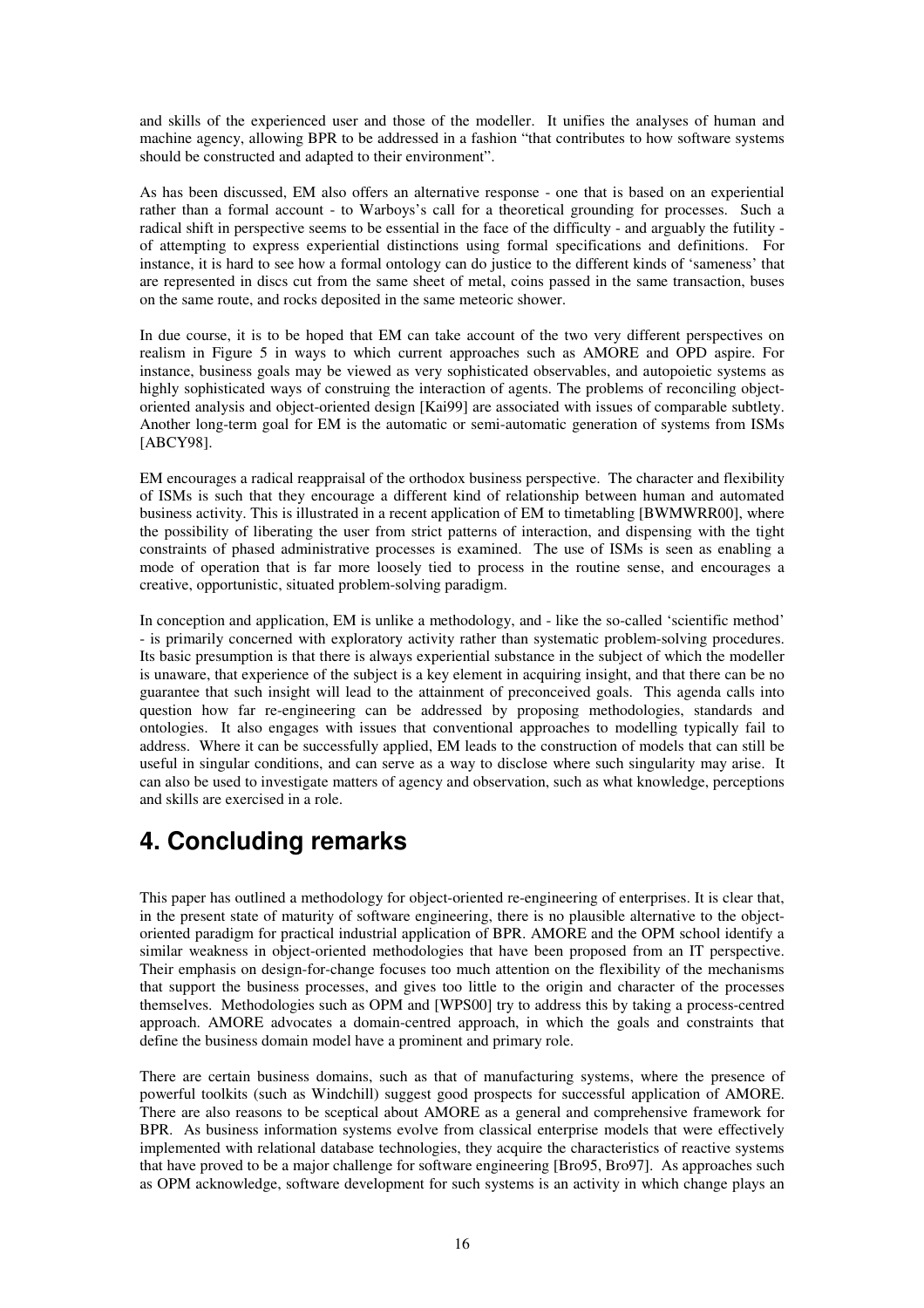essential and integral part. This motivates active models within a design-in change paradigm, where there is scope for the conception of abstract processes to be influenced by their proposed implementation. Whilst AMORE aspires to take greater account of the business domain than the process-centred design-in change paradigm of OPM, it offers no new technical insight beyond orthodox OOSE into how the formidable problems of business process and software development can be attacked.

Empirical Modelling (EM) is a new and radically different approach to complex systems design. Its primary focus is on comprehension, and upon the use of computer-based interactive situation models that represent the way in which aspects of system behaviour are construed in terms of agents, observables and dependencies. Such use of the computer to create experiential representations of knowledge is associated with a non-logicist stance [Bey99] with far-reaching implications for the conceptual framework surrounding complex systems design. In this framework, concepts such as propositions, processes and objects lose their primitive status, and the primary focus of attention shifts from methodologies, procedures and behaviours to situated activity that engages with state-asexperienced through experiment and observation. It is commonly presumed that methodologies for BPR, such as OA, OPM and AMORE itself, can operate within a context in which the subversive influence of what William James terms 'pure experience' [Jam96b] is suppressed. Though EM is as yet too immature for practical application to BPR, it has already provided evidence to challenge this presumption. Research in program comprehension points to similar conclusions [Cha98]. In due course, this may provide a motivation for embracing the radical new agenda that EM entails.

The AMORE methodology is still under development. A case study (rework of parts), taken from British Aerospace System, is currently being implemented [AS00]. Further practical work on this casestudy will help to put the thinking in this paper to the test.

### **Acknowledgements**

We are indebted to British Aerospace Systems, Sun Microsystems, Parametric Technology Corporation and the Engineering and Physical Science Research Council (M02675) for supporting the AMORE project. Our work has also been influenced by valuable input from Steve Russ,Yin-Chang Chen, Soha Maad, Elizabeth Burd and from Phil White and Martin Wright of Trinity Expert Systems. Special thanks are due to Gurprit Bilkhu for her help in preparing this paper.

### **References**

| [ABCY98] | Allderidge, J.A., Beynon, W.M., Cartwright, R.I., Yung, Y-P. Enabling Technologies<br>for Empirical Modelling in Graphics. Proceedings of the Eurographics UK, 16 <sup>th</sup><br>Annual Conference, 199-213, 1998.                                                                                                                  |
|----------|---------------------------------------------------------------------------------------------------------------------------------------------------------------------------------------------------------------------------------------------------------------------------------------------------------------------------------------|
| [Ale64]  | Alexander, C. Notes on The Synthesis of Form. Harvard University Press, 1964.                                                                                                                                                                                                                                                         |
| [Ale98]  | Alexander, C. The Nature of Order. New York, Oxford University Press, 1998.                                                                                                                                                                                                                                                           |
| [AS00]   | Assman, G. and Stetter, R. Flexible Processes For Technical Changes – The<br>Integrated Engineering Change Management. Proceedings of IEEE International<br>Conference on Systems Integration. Incorporated in the proceedings of Integrated<br>Design & Process Technology, 2000, The Society for Design & Process Science,<br>2000. |
| [BCSW99] | Beynon, W.M., Cartwright, R., Sun, P-H. and Ward, A. Interactive Situation Models<br><i>for Information Systems Development.</i> Proceedings of SCI 99 and ISAS 99, Vol. 2,<br>pp. 9-16, Orlando, USA, July 1999.                                                                                                                     |
| [BDMN79] | Birtwistle, G., Dahl, O-J., Myhrhaug, B., and Nygaard, K. Simula Begin. Chartwell-<br>Bratt, 1979.                                                                                                                                                                                                                                    |
| [Bey97]  | Beynon, W.M. Empirical Modelling for Educational Technology. Proceedings of the<br>Cognitive Technology' 97, University of Aizu, Japan, IEEE, 54-68, 1997.                                                                                                                                                                            |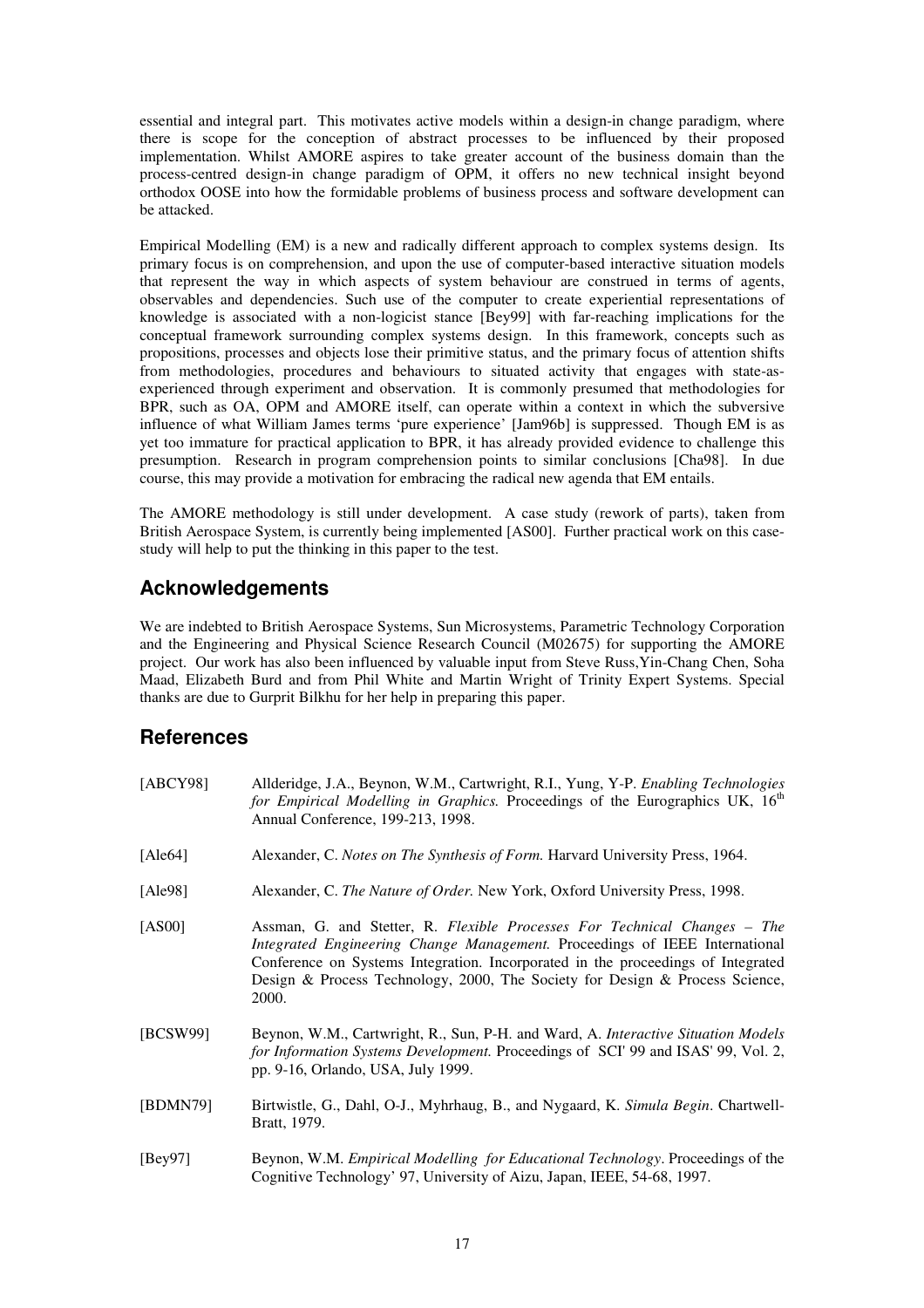- [Bey99] Beynon, W.M*. Empirical Modelling and the Foundations of Artificial Intelligence.* Computation for Metaphors, Analogy and Agents, Lecture Notes in Artificial Intelligence 1562, Springer, 322-364, 1999.
- [Bir90] Birtwistle, G. *Personal Communication,* 1990.
- [BM99] Beynon, W.M. and Maad, S. *Empirical Modelling of Real Life Financial Systems: The need for Integration of Enabling Tools and Technologies.* Proceedings of IEEE the International Conference on Systems Integration. Incorporated in the proceedings of Integrated Design & Process Technology, The Society for Design & Process Science, 1999.
- [BM00] Beynon, W.M. and Maad, S*. Integrated Environments for Virtual Collaboration: an Empirical Modelling Perspective*. Proceedings of the IEEE International Conference on Systems Integration. Incorporated in the proceedings of Integrated Design & Process Technology, The Society for Design & Process Science, Texas, 2000.
- [Bro95] Brooks, F. *The Mythical Man-Month Revisited: Essays on Software Engineering.* Addison-Wesley, 1995.
- [Bro97] Brooks, F. *No Silver Bullet: Essence and Accidents of Software Engineering, Computer,* Vol.20, No.4, pp.10-19, 1987.
- [BRR00a] Beynon, W.M., Rasmequan, S. and Russ, S. *The Use of Interactive Situation Models for the Development of Business Solutions.* Proceedings workshop on Perspective in Business Informatics Research (BIR-2000) Rostock, Germany, March 31- April 1, 2000.
- [BRR00b] Beynon, W.M., Rasmequan, S., Russ, S. *A New Paradigm for Computer-Based Decision Support.* To appear in Journal of Decision Support Systems Special Issue, Autumn 2000.
- [BRS99] Beynon, W.M, Rungrattanaubol, J. and Sinclair, J. *Formal Specification from an Observation-Oriented Perspective*. 15th British Colloquium in Theoretical Computer Science, Keele University, April 1999.
- [BS98] Beynon, W.M. and Sun, P-H*. Empirical Modelling: a New Approach to Understanding Requirements.* Proceedings of the 11<sup>th</sup> International Conference on Software Engineering and its Applications, Vol. 3, Paris, December 1998.
- [BS99] Beynon, W.M. and Sun P-H. *Computer-mediated communication: a Distributed Empirical Modelling perspective*. Proceedings of CT' 99, San Francisco, August 1999.
- [BWMWRR00] Beynon, W.M., Ward, A., Maad, S., Wong, A., Rasmequen, S. and Russ, S. *The Temposcope: a Computer Instrument for the Idealist Timetabler*. To appear in the Proceedings of the 3<sup>rd</sup> International Conference on the Practice and Theory of Automated Timetabling, Constance, Germany, August 2000.
- [Cer94] Cerpedes, F.V. *Industrial Marketing: Managing New Requirements.* Sloan Management Review, Vol. 35, pp. 45-60, Spring 1994.
- [Cha98] Chan, P-S. *An Integrated Approach to Program Comprehension: An Application of Software Visualisation.* PhD thesis, Department of Computer Science, University of Durham, 1998.
- [CKO92] Curtis, B., Kelner, M.I. and Over, J. *Process Modeling.* Communications of the ACM., Vol. 35, No. 9, pp. 75-90, 1992.
- [CM97] Chan, P-S. and Munro, M*. PUI: A Tool to Support Program Understanding.* Proceedings of the IEEE 5th International Workshop on Program Comprehension. Dearborn, Michigan. IEEE Computer Society Press. pp. 192-198, May 28-30, 1997.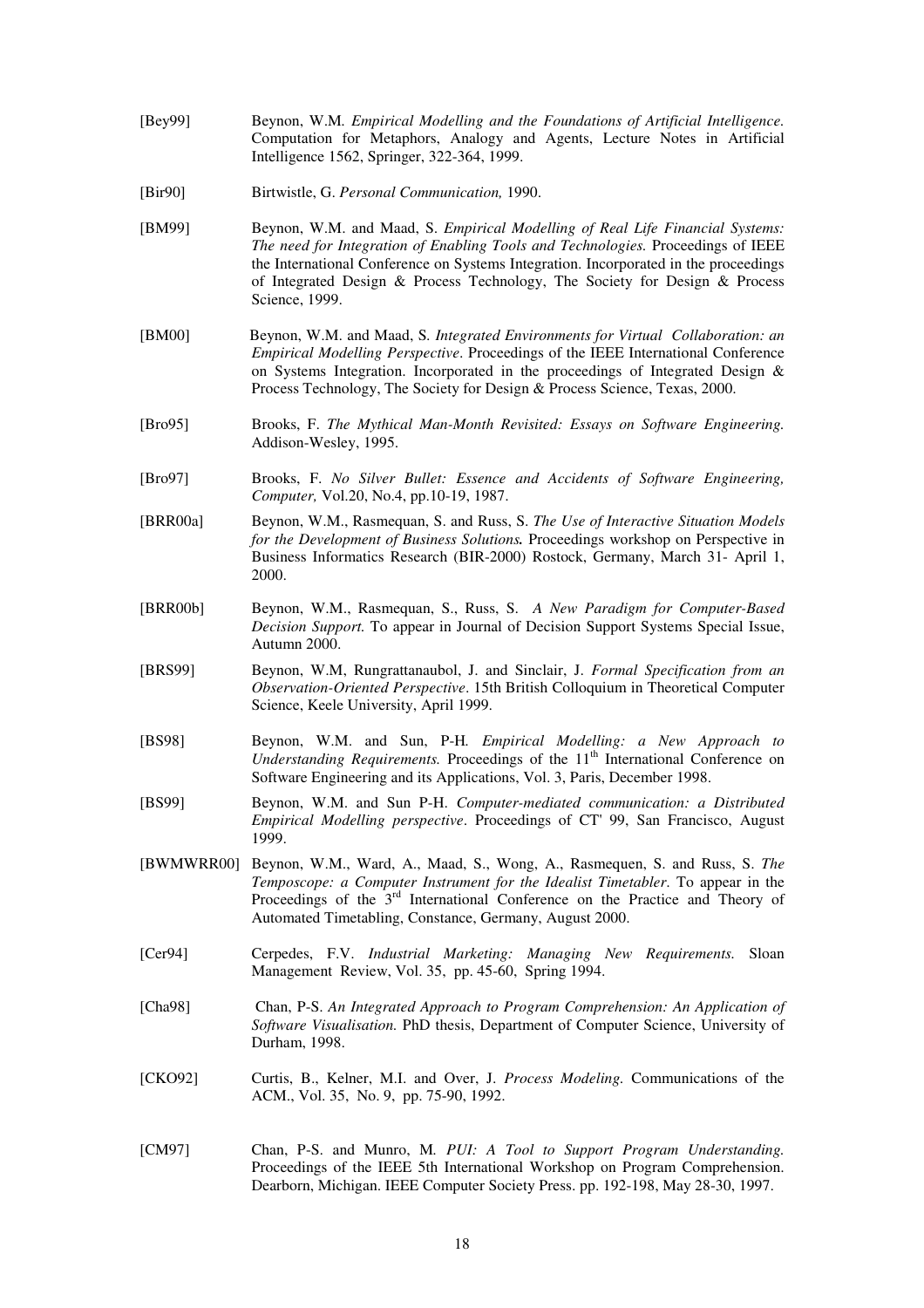[CRB00a] Chen, Y-C., Russ, S. and Beynon, W.M. *Empirical Modelling for Business Process Re-engineering: An Experienced-Based Approach*. Proceedings of the Workshop on Perspectives in Business Informatics Research, Rostock, Germany, 2000. [CRB00b] Chen, Y-C., Russ, S., and Beynon, W.M. *Participative Process Modelling*. To appear in the Proceedings of IEEE International Conference on Systems, Man, and Cybernetics, Nashville, Tennessee, USA, October 2000. [FR00a] Fernandes, K.J., and Raja, V. *Business and Software Phase Synergy in a Reengineering Environment.* Proceedings of the 9th Annual Industrial Engineering Research Conference, Cleveland, Ohio, May 21-23, 2000. [FR00b] Fernandes, K.J., and Raja, V. *Incorporated Tool Selection System using Object Technology.* International Journal of Machine Tools and Manufacture., Vol. 40, No. 11, pp. 1547-1555, 2000. [FR00c] Fernandes, K., and Raja, V. *IDEF\*\*: A Modeling Methodology supporting Business Domains*. Working Paper, 2000. [FRA00a] Fernandes, K., Raja, V., and Antony, J. *Knowledge Transfer using Publish Subscribe Technology*. Proceedings of the Knowledge Management Beyond the Hype Conference, Aston University, July 2000. [FRA00b] Fernandes, K., Raja, V., and Antony, J. *Optimum Level of Goal Mapping in a Reengineering Environment.* Submitted for possible publication on 06/07/00. [FRM00] Fernandes, K.J., Raja, V.H., and McKinney, L. *Knowledge Transfer in a Cross-Functional Environment.* Proceedings of the Knowledge Management: Concepts and Controversies conference, University of Warwick, pp. 67, February 2000. [GF94] Gruninger, M. and Fox, M.S. *The role of competency questions in enterprise engineering.* Proceedings of the IFIP WG5.7 Workshop on Benchmarking – Theory and Practice, pp. 212-221, 1994. [Goo90] Gooding, D. *Experiment and the Making of Meaning*. Kluwer, 1990. [Jac92] Jacobson, I*. Object-oriented Software Engineering : A Use Case Driven Approach*. Wokingham: ACM Press, Addison-Wesley, 1992. [Jam96a] James, G. *Intranets rescue re-engineering.* Datamation, Vol. 42, pp. 37-45, Dec. 1996. [Jam96b] James, W. *Essays in Radical Empiricism*, Dover 1996. [JEJ94] Jacobson, I., Ericsson, M., and Jacobson, A. *The Object Advantage.* Reading, MA: Addison-Wesley, 1994. [Kai99] Kaindl, H. *Difficulties in the Transition from OO Analysis to Design.* In IEEE Software, pp. 94-102, September/October 1999. [KR96] Kratz, N., and Rose, T. *Modelling and analysing processes in production and administration.* Computer-Assisted Management and Control in Manufacturing Systems, pp. 122-147, S.G Tzafeta, Ed. Berlin, Germany: Springer-Verlag, 1996. [Leh91] Lehman, M.M. *Software Engineering, the software process and their support.* IEEE Software Engineering Journal, Vol. 6, No. 5, September 1991. [LGJMTY97] Lee, J., Gruninger, M., Jin, Y., Malone, T., Tate, A., and Yost, G. *PIF: The Process Interchange Format v.1.2.* Technical Report, MIT Centre for Coordination Science, 1997.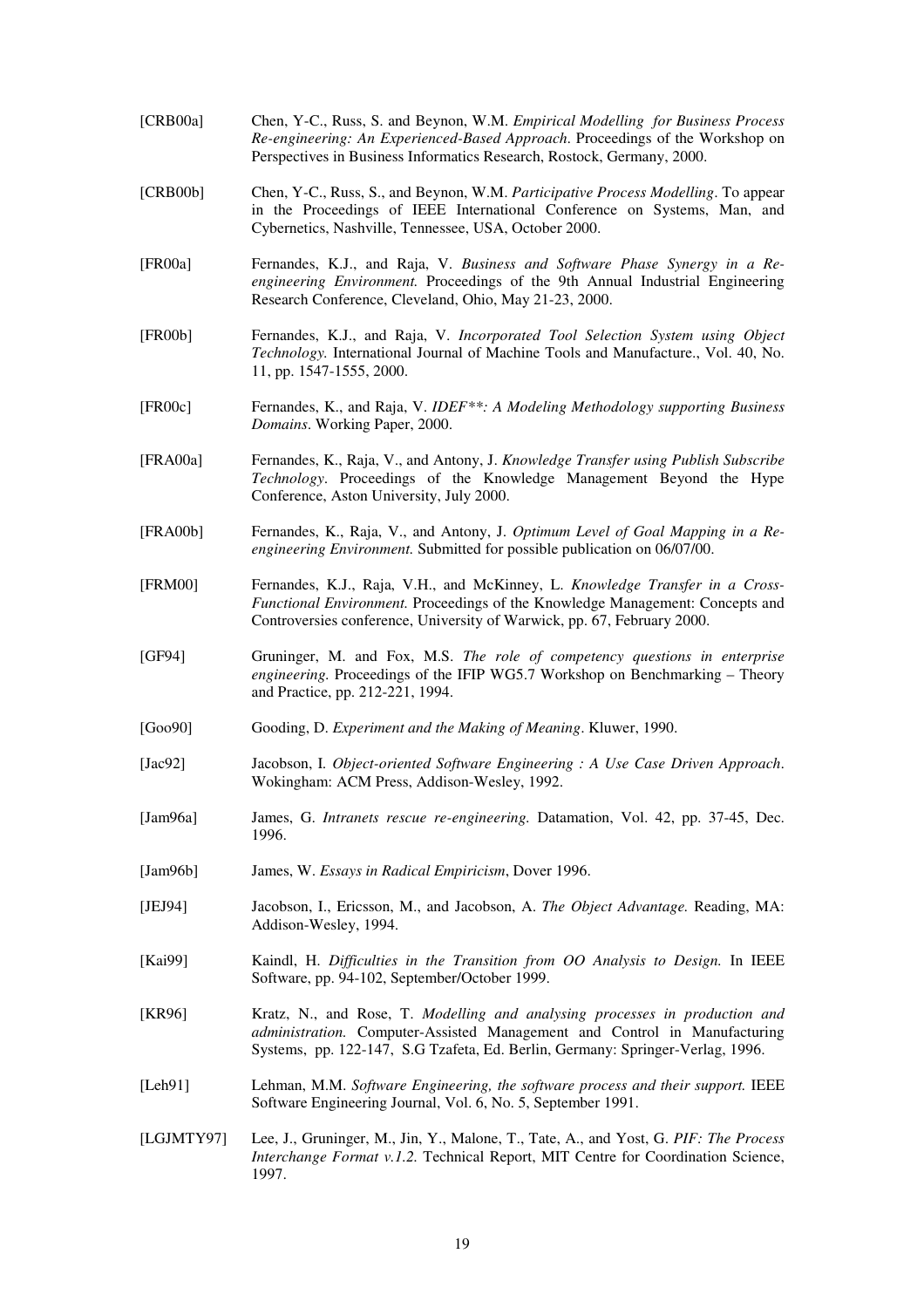- [MKJ98] Motwani, J., Kumar, A., and Jiang, J. *Business Process Re-engineering: A Theoratical Framework and an Integrated Model.* International Journal of Operations & Production Management, Vol. 18, No. 9/10, pp. 964-977, © MCB University Press, 0144-3577, 1998.
- [MR98] McKay, A., and Radnor, Z. *A characterization of a business process.* International Journal on Operations and Production Management., Vol. 18, pp. 924-936, 1998.
- [Ner92] Nerson, J.M. *Applying Object-Oriented Analysis and Design.* Communications of the ACM., Vol. 35, No. 9, pp. 63-74, 1992.
- [PAMS] PAMS, website address http://www.spede.co.uk/pro\_over/overview/pams/pams.htm.
- [Par72] Parnas, D. *On the criteria to be used in decomposing systems to modules.* Communications of the ACM. Vol. 15, No. 2, pp. 1053-8, 1972.
- [Pro00] ProModel, website address http://www.promodel.com.
- [Psl00] The Process Specification Language (PSL): Overview and Version 1.0 Specification" NIST Internal Report (NISTIR) 6459.
- [PW] *Process Weaver (Process management tool).* Process Weaver website. http://sdt.cern.ch/ProcessWeaver.
- [RR00] Rasmequan, S., Russ, S. *Cognitive Artefacts for Decision Support.* To appear in Proceedings of IEEE International Conference on Systems, Man and Cybernetics, Nashville, Tennessee, USA, October 2000.
- [RRB00] Russ, S., Rasmequan, S. and Beynon, W.M. *An Experience-Based Approach to Decision Support Systems.* Position paper for IFIP TC8/ Working Group 8.3, International Conference on Decision Support Through Knowledge Management, Stockholm, Sweden, July 9-11, 2000.
- [RRR00] Rasmequan, S., Roe, C. and Russ, S. *Strategic Decision Support Systems: An Experience-based Approach*. Proceedings of the 18<sup>th</sup> IASTED Conference on Applied Informatics, Innsbruck, Austria, 2000.
- [Sch92] Scheer, A.W. *Architecture of Integrated Information systems: Foundations of Enterprise Modelling.* Heidelberg, Germany: Springer-Verlag, 1992.
- [Smi96] Smith, B.C. *On the Origin of Objects.* MIT Press, 1996.
- [SPEDE] SPEDE, website address http://www.spede.co.uk
- [Suc87] Suchman, L.A *Plans and Situated Actions: the problem of human-machine communication.* Cambridge University Press, 1987.
- [Sun99] Sun, P-H. *Distributed Empirical Modelling and its Application to Software System Development*. PhD Thesis, Department of Computer Science, University of Warwick. 1999.
- [UF96a] Usher, J.M., and Fernandes, K.J. *Dynamic Process Planning The Static Phase.* Journal of Materials Processing Technology, Vol. 61, pp. 53-58, 1996.
- [UF96b] Usher, J.M., and Fernandes, K. *A Two-Phased Approach to Dynamic Process Planning.* Computers and Industrial Engineering, Vol. 31, No. 1&2, pp.173-176, 1996.